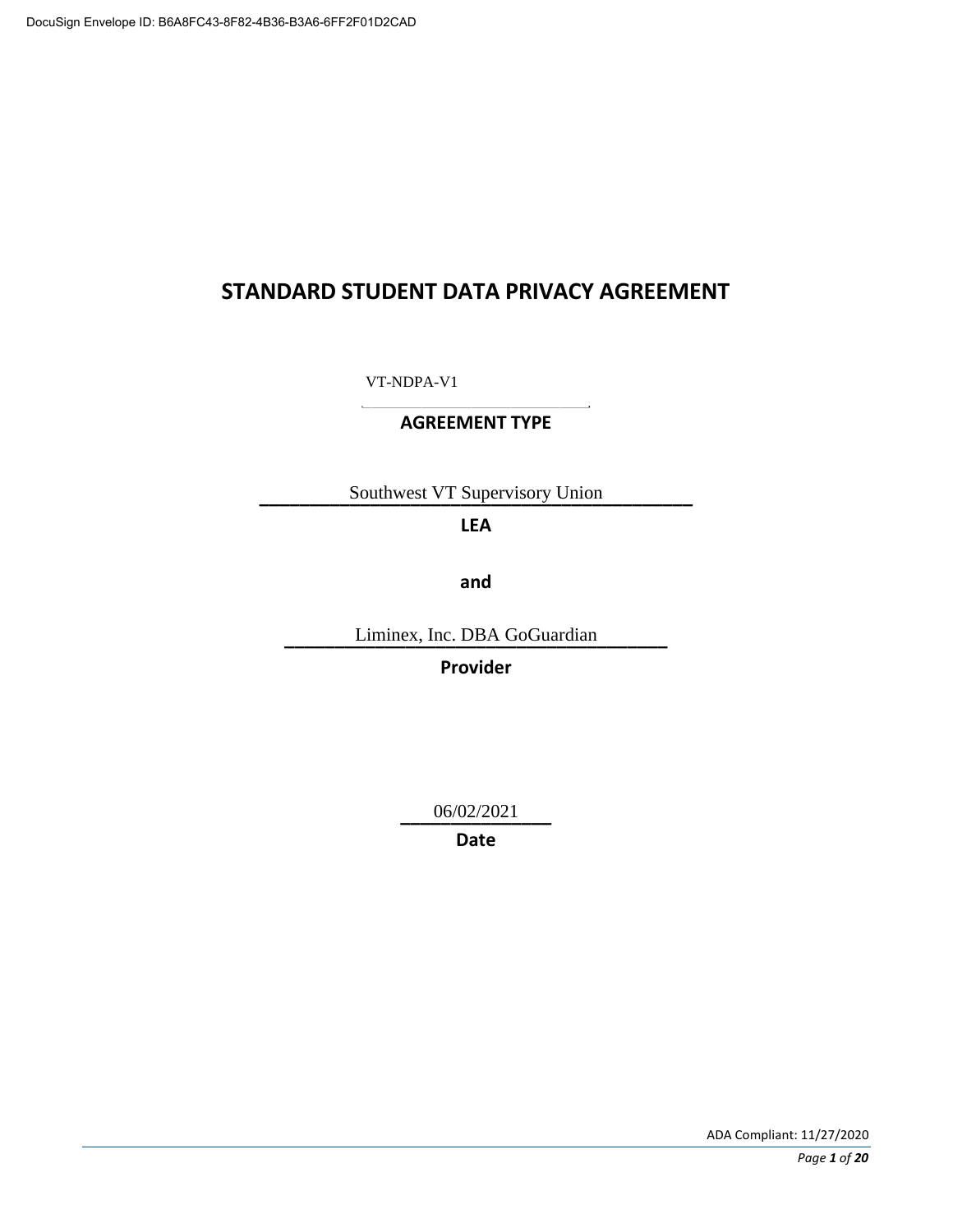and is entered into by and between: This Student Data Privacy Agreement ("**DPA**") is entered into on the date of full execution (the "**Effective Date**")

 **WHEREAS**, the Provider is providing educational or digital services to LEA. [Southwest VT Supervisory Union ], located at [246 S Stream Rd, Bennington VT 05201 ] (the "**Local Education Agency**" or "**LEA**") and [Liminex, Inc. DBA GoGuardian ], located at [2030 E. Maple Ave., Suite 100, El Segundo, and [Liminex, Inc. DBA GoGuardian ], located at [2030 E. Maple Ave., Suite 100, El Segundo, CA 90245 ] (the "**Provider**").

 **WHEREAS**, the Provider and LEA recognize the need to protect personally identifiable student information and other regulated data exchanged between them as required by applicable laws and regulations, such as the Family Educational Rights and Privacy Act ("**FERPA**") at 20 U.S.C. § 1232g (34 CFR Part 99); the Children's Online Privacy Protection Act ("COPPA") at 15 U.S.C. § 6501-6506 (16 CFR Part 312), applicable state privacy laws and regulations and

 **WHEREAS**, the Provider and LEA desire to enter into this DPA for the purpose of establishing their respective obligations and duties in order to comply with applicable laws and regulations.

**NOW THEREFORE**, for good and valuable consideration, LEA and Provider agree as follows:

1. A description of the Services to be provided, the categories of Student Data that may be provided by LEA to Provider, and other information specific to this DPA are contained in the Standard Clauses hereto.

#### 2. **Special Provisions.** *Check if Required*

If checked, the Supplemental State Terms and attached hereto as **Exhibit "G"** are hereby incorporated by reference into this DPA in their entirety.

✔

If checked, LEA and Provider agree to the additional terms or modifications set forth in **Exhibit "H". (Optional)**

If Checked, the Provider, has signed **Exhibit "E"** to the Standard Clauses, otherwise known as General Offer of Privacy Terms

- In the event there is conflict between the terms of the DPA and any other writing, including, but not limited to the Service Agreement and Provider Terms of Service or Privacy Policy the terms of this DPA 3. In the event of a conflict between the SDPC Standard Clauses, the State or Special Provisions will control. shall control.
- 4. This DPA shall stay in effect for three years. Exhibit E will expire 3 years from the date the original DPA was signed.
- 5. The services to be provided by Provider to LEA pursuant to this DPA are detailed in **Exhibit "A"** (the "**Services**").
- via e-mail transmission, or first-class mail, sent to the designated representatives below. 6. **Notices**. All notices or other communication required or permitted to be given hereunder may be given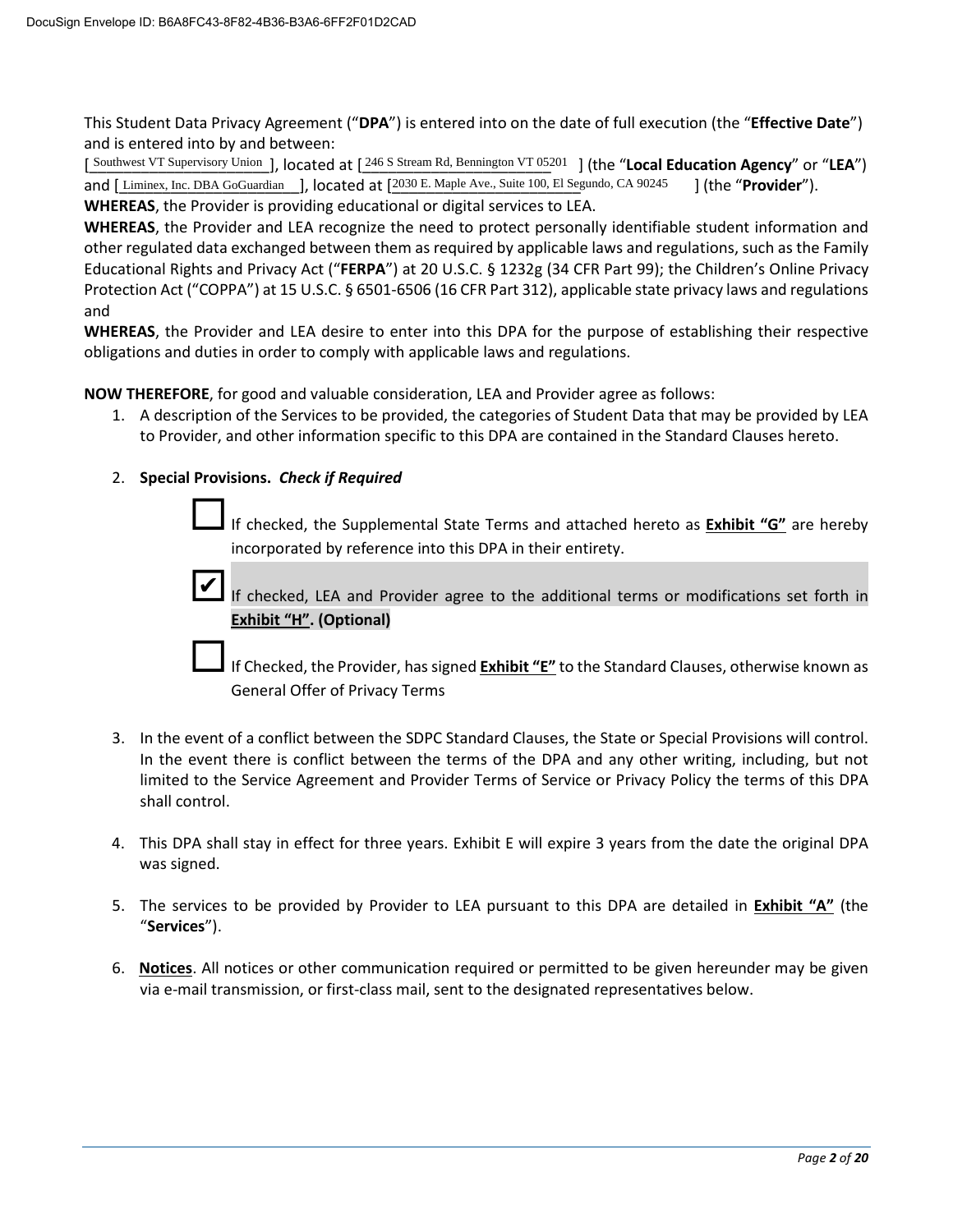| The designated representative for the LEA for this DPA is: |                                                                                                                                                                               |  |
|------------------------------------------------------------|-------------------------------------------------------------------------------------------------------------------------------------------------------------------------------|--|
| Name: Frank Barnes                                         | Title: Director of Educational Technology<br><u>.</u><br>1980 - Paul III, maritana amerikana kaominina mpikambana amin'ny fivondronan-kaominin'i Amerika ao amin'ny fivondron |  |
| Address: 246 S Stream Rd, Bennington VT 05201              |                                                                                                                                                                               |  |
|                                                            | Phone: 802-447-7501 Email: fbarnes@svsu.org                                                                                                                                   |  |
|                                                            |                                                                                                                                                                               |  |
|                                                            |                                                                                                                                                                               |  |
|                                                            | The designated representative for the Provider for this DPA is:                                                                                                               |  |
| Name: Legal Department                                     | Title:                                                                                                                                                                        |  |
|                                                            | Address: 2030 E. Maple Ave., Suite 100, El Segundo, CA 90245                                                                                                                  |  |
|                                                            |                                                                                                                                                                               |  |

**IN WITNESS WHEREOF,** LEA and Provider execute this DPA as of the Effective Date.

| LEA [Southwest VT Supervisory Union           |                                               |
|-----------------------------------------------|-----------------------------------------------|
| By:                                           | Date: 6/29/2021                               |
| Printed Name: Frank Barnes                    | Title/Position: Director of Educational Techn |
| Provider [Liminex, Inc. DBA GoGuardian        |                                               |
| Docusigned by:<br>Chloe Chavey<br>By:         | Date: 6/30/2021                               |
| 54DE26CF7E6F464<br>Printed Name: Chloe Chavez | Title/Position: Associate Corporate Coun      |

Printed Name: \_Chloe Chavez \_\_\_\_\_\_\_\_\_\_\_\_\_\_\_\_\_\_\_\_\_\_\_\_\_\_\_\_Title/Position: <u>\_Associate Corporate C</u>ounsel

ú.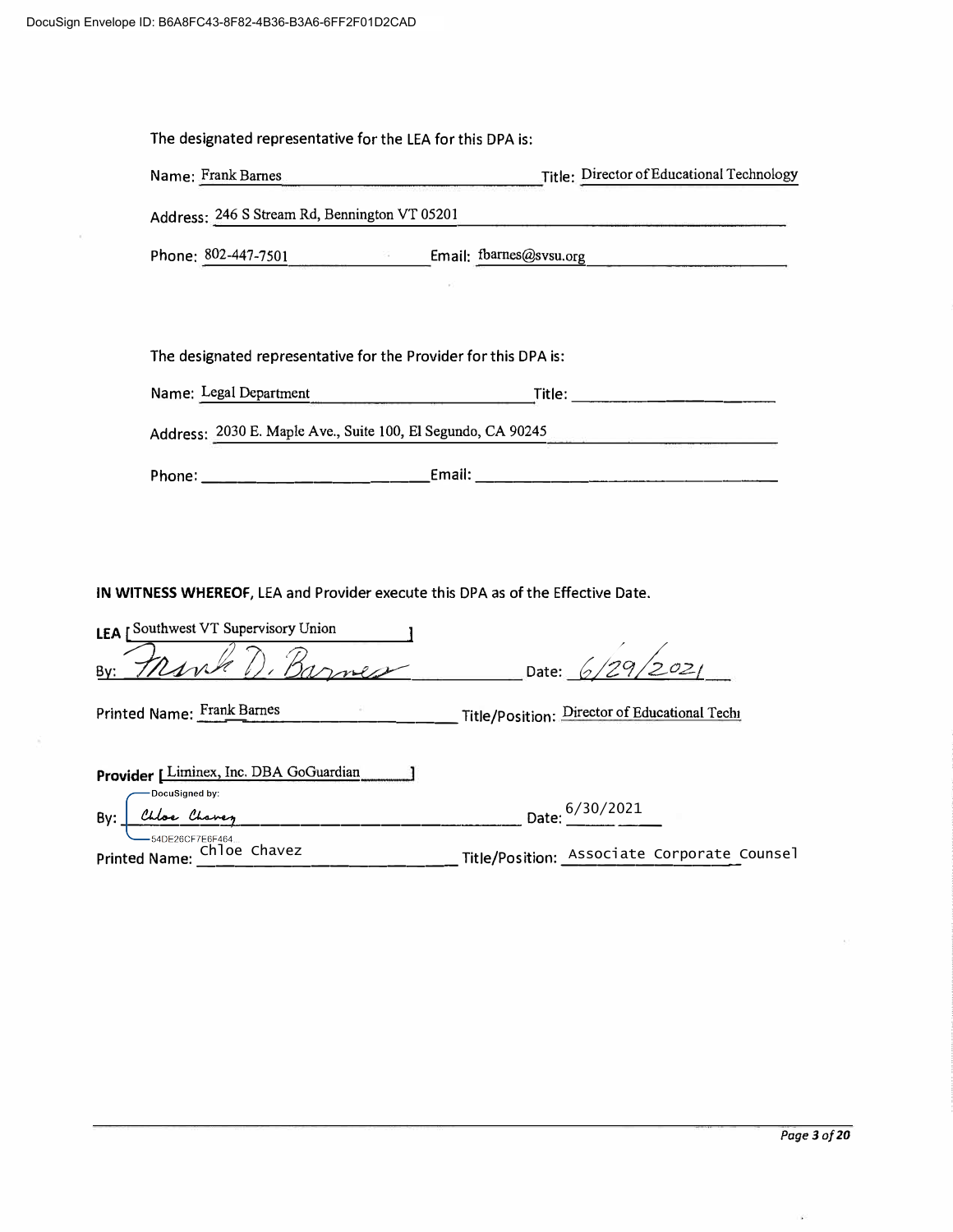#### **STANDARD CLAUSES**

Version 1.0

#### **ARTICLE I: PURPOSE AND SCOPE**

- Data including compliance with all applicable federal, state, and local privacy laws, rules, and regulations, the LEA. Provider shall be under the direct control and supervision of the LEA, with respect to its use of **1. Purpose of DPA**. The purpose of this DPA is to describe the duties and responsibilities to protect Student all as may be amended from time to time. In performing these services, the Provider shall be considered a School Official with a legitimate educational interest, and performing services otherwise provided by Student Data
- **2. Student Data to Be Provided**. In order to perform the Services described above, LEA shall provide Student Data as identified in the Schedule of Data, attached hereto as **Exhibit "B"**.
- **3. DPA Definitions**. The definition of terms used in this DPA is found in **Exhibit "C".** In the event of a conflict, to the Service Agreement, Terms of Service, Privacy Policies etc. definitions used in this DPA shall prevail over terms used in any other writing, including, but not limited

#### **ARTICLE II: DATA OWNERSHIP AND AUTHORIZED ACCESS**

- **1. Student Data Property of LEA**. All Student Data transmitted to the Provider pursuant to the Service   Agreement is and will continue to be the property of and under the control of the LEA. The Provider Service Agreement, shall remain the exclusive property of the LEA. For the purposes of FERPA, the the use of Student Data, notwithstanding the above. further acknowledges and agrees that all copies of such Student Data transmitted to the Provider, including any modifications or additions or any portion thereof from any source, are subject to the provisions of this DPA in the same manner as the original Student Data. The Parties agree that as between them, all rights, including all intellectual property rights in and to Student Data contemplated per the Provider shall be considered a School Official, under the control and direction of the LEA as it pertains to
- erroneous information, and procedures for the transfer of student-generated content to a personal required under state law for an LEA to respond to a parent or student, whichever is sooner) to the LEA's request for Student Data in a student's records held by the Provider to view or correct as necessary. In the event that a parent of a student or other individual contacts the Provider to review any of the Student **2. Parent Access**. To the extent required by law the LEA shall establish reasonable procedures by which a parent, legal guardian, or eligible student may review Education Records and/or Student Data correct account, consistent with the functionality of services. Provider shall respond in a reasonably timely manner (and no later than forty five (45) days from the date of the request or pursuant to the time frame Data accessed pursuant to the Services, the Provider shall refer the parent or individual to the LEA, who will follow the necessary and proper procedures regarding the requested information.
- **3. Separate Account**. If Student-Generated Content is stored or maintained by the Provider, Provider shall, at the request of the LEA, transfer, or provide a mechanism for the LEA to transfer, said Student-Generated Content to a separate account created by the student.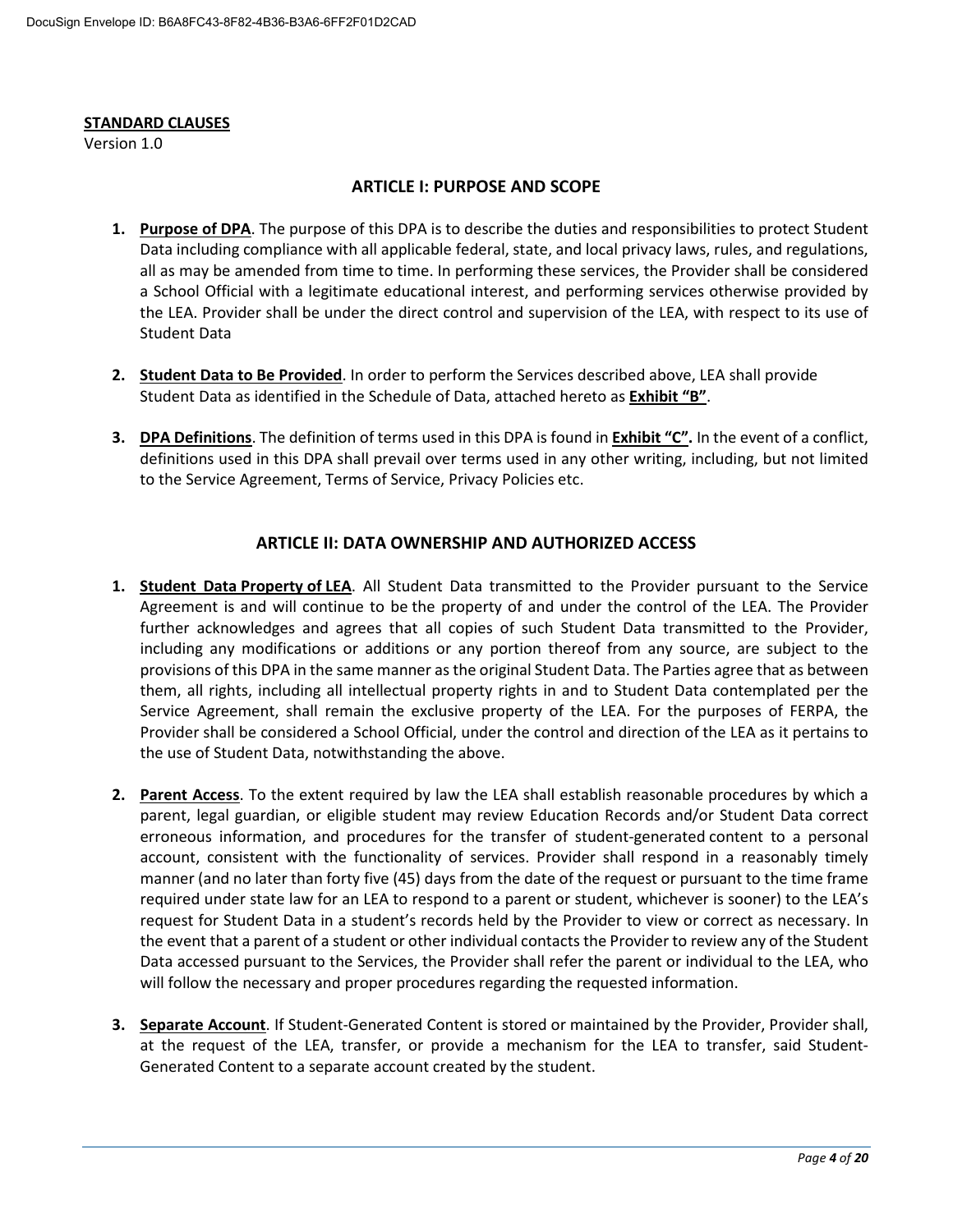- **4. Law Enforcement Requests**. Should law enforcement or other government entities ("Requesting Party(ies)") contact Provider with a request for Student Data held by the Provider pursuant to the Services, the Provider shall notify the LEA in advance of a compelled disclosure to the Requesting Party, unless lawfully directed by the Requesting Party not to inform the LEA of the request.
- **5. Subprocessors**. Provider shall enter into written agreements with all Subprocessors performing functions for the Provider in order for the Provider to provide the Services pursuant to the Service Agreement, whereby the Subprocessors agree to protect Student Data in a manner no less stringent than the terms of this DPA.

### **ARTICLE III: DUTIES OF LEA**

- obtaining the Services in compliance with all applicable federal, state, and local privacy laws, rules, and regulations, all as may be amended from time to time. **1. Provide Data in Compliance with Applicable Laws**. LEA shall provide Student Data for the purposes of
- **2. Annual Notification of Rights**. If the LEA has a policy of disclosing Education Records and/or Student Data under FERPA (34 CFR § 99.31(a)(1)), LEA shall include a specification of criteria for determining who constitutes a school official and what constitutes a legitimate educational interest in its annual notification of rights.
- any other means of gaining access to the services and hosted Student Data. **3. Reasonable Precautions**. LEA shall take reasonable precautions to secure usernames, passwords, and
- **4. Unauthorized Access Notification**. LEA shall notify Provider promptly of any known unauthorized access. LEA will assist Provider in any efforts by Provider to investigate and respond to any unauthorized access.

### **ARTICLE IV: DUTIES OF PROVIDER**

- **1. Privacy Compliance**. The Provider shall comply with all applicable federal, state, and local laws, rules, and regulations pertaining to Student Data privacy and security, all as may be amended from time to time.
- identifiers, shall be used for no purpose other than the Services outlined in Exhibit A or stated in the **2. Authorized Use**. The Student Data shared pursuant to the Service Agreement, including persistent unique Service Agreement and/or otherwise authorized under the statutes referred to herein this DPA.
- access to Student Data to comply with all applicable provisions of this DPA with respect to the Student **3. Provider Employee Obligation**. Provider shall require all of Provider's employees and agents who have Data shared under the Service Agreement. Provider agrees to require and maintain an appropriate confidentiality agreement from each employee or agent with access to Student Data pursuant to the Service Agreement.
- and/or personally identifiable information contained in the Student Data other than as directed or **4. No Disclosure**. Provider acknowledges and agrees that it shall not make any re-disclosure of any Student Data or any portion thereof, including without limitation, user content or other non-public information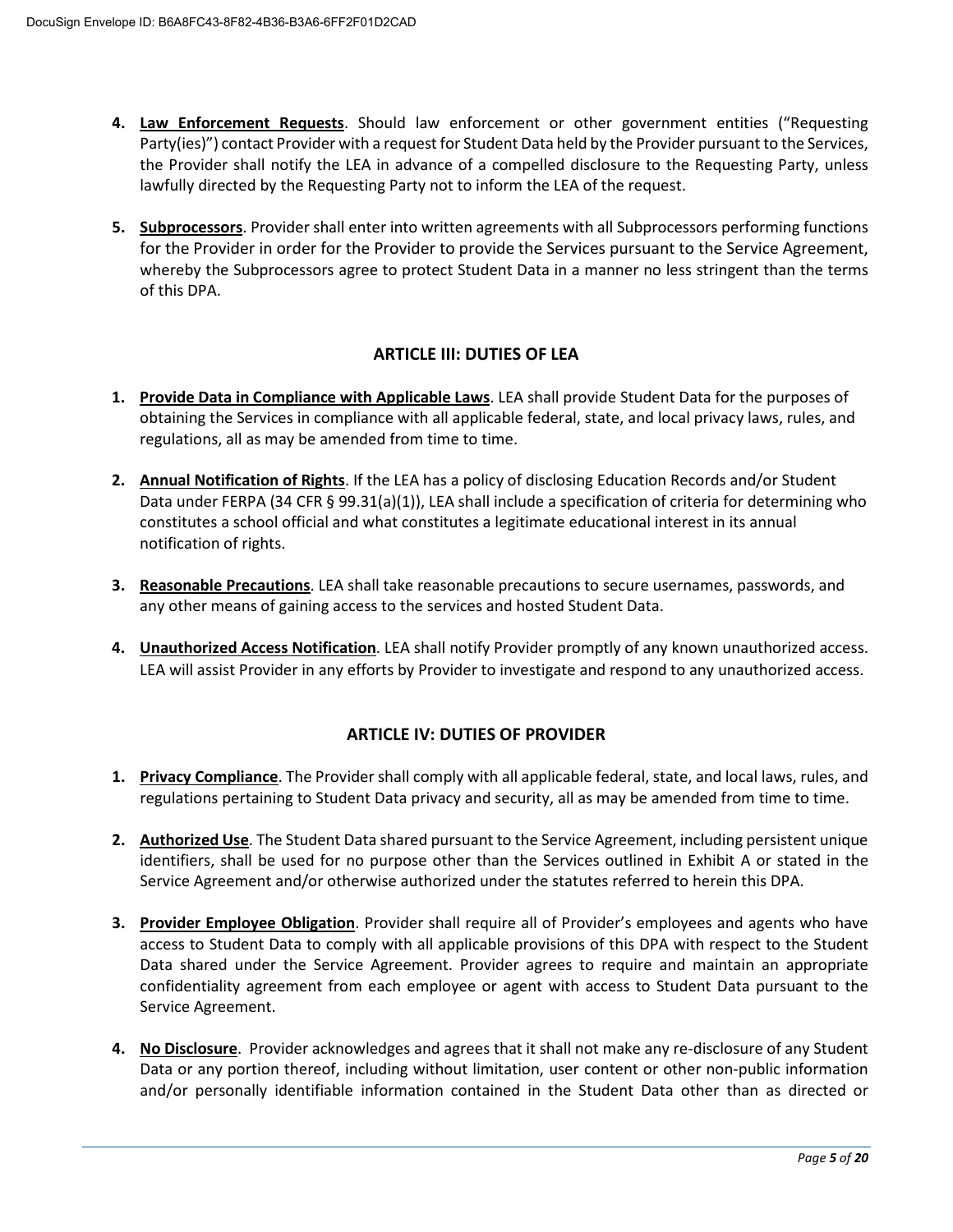permitted by the LEA or this DPA. This prohibition against disclosure shall not apply to aggregate or other legal process, or to subprocessors performing services on behalf of the Provider pursuant to this summaries of De-Identified information, Student Data disclosed pursuant to a lawfully issued subpoena DPA. Provider will not Sell Student Data to any third party.

- Data may be used by the Provider for those purposes allowed under FERPA and the following purposes: (1) assisting the LEA or other governmental agencies in conducting research and other studies; and (2) student learning. Provider's use of De-Identified Data shall survive termination of this DPA or any request and (b) prior written notice has been given to the LEA who has provided prior written consent for such transfer. Prior to publishing any document that names the LEA explicitly or indirectly, the Provider shall obtain the LEA's written approval of the manner in which de-identified data is presented. **5. De-Identified Data**: Provider agrees not to attempt to re-identify de-identified Student Data. De-Identified research and development of the Provider's educational sites, services, or applications, and to demonstrate the effectiveness of the Services; and (3) for adaptive learning purpose and for customized by LEA to return or destroy Student Data. Except for Subprocessors, Provider agrees not to transfer deidentified Student Data to any party unless (a) that party agrees in writing not to attempt re-identification,
- for the LEA to transfer Student Data obtained under the Service Agreement, within sixty (60) days of the date of said request and according to a schedule and procedure as the Parties may reasonably agree. Student Data after providing the LEA with reasonable prior notice. The duty to dispose of Student Data pursuant to section II 3. The LEA may employ a "Directive for Disposition of Data" form, a copy of which is attached hereto as **Exhibit "D"**. If the LEA and Provider employ Exhibit "D," no further written request or notice is required on the part of either party prior to the disposition of Student Data described in Exhibit **6. Disposition of Data**. Upon written request from the LEA, Provider shall dispose of or provide a mechanism Upon termination of this DPA, if no written request from the LEA is received, Provider shall dispose of all shall not extend to Student Data that had been De-Identified or placed in a separate student account "D.
- or group, for any purpose other than providing the Service to LEA. This section does not prohibit Provider personalized learning recommendations); or (ii) to make product recommendations to teachers or LEA **7. Advertising Limitations.** Provider is prohibited from using, disclosing, or selling Student Data to (a) inform, influence, or enable Targeted Advertising; or (b) develop a profile of a student, family member/guardian from using Student Data (i) for adaptive learning or customized student learning (including generating employees; or (iii) to notify account holders about new education product updates, features, or services or from otherwise using Student Data as permitted in this DPA and its accompanying exhibits

## **ARTICLE V: DATA PROVISIONS**

- **1. Data Storage**. Where required by applicable law, Student Data shall be stored within the United States. Upon request of the LEA, Provider will provide a list of the locations where Student Data is stored.
- 2. Audits. No more than once a year, or following unauthorized access, upon receipt of a written request confidentiality agreement, the Provider will allow the LEA to audit the security and privacy measures that are in place to ensure protection of Student Data or any portion thereof as it pertains to the delivery of services to the LEA . The Provider will cooperate reasonably with the LEA and any local, state, or federal from the LEA with at least ten (10) business days' notice and upon the execution of an appropriate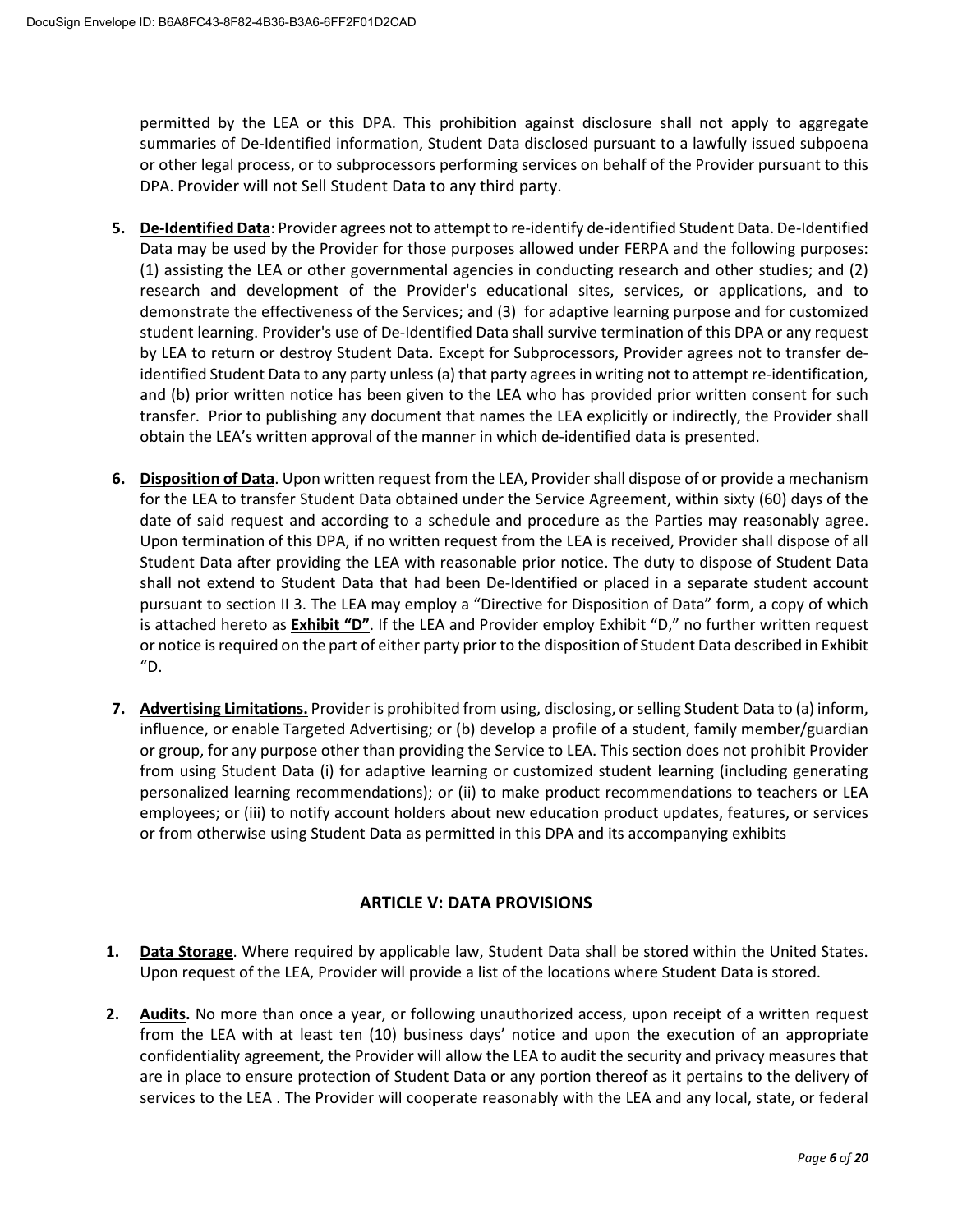agency with oversight authority or jurisdiction in connection with any audit or investigation of the Provider and/or delivery of Services to students and/or LEA, and shall provide reasonable access to the Provider's facilities, staff, agents and LEA's Student Data and all records pertaining to the Provider, LEA and delivery of Services to the LEA. Failure to reasonably cooperate shall be deemed a material breach of the DPA.

- to protect Student Data from unauthorized access, disclosure, acquisition, destruction, use, or implement an adequate Cybersecurity Framework based on one of the nationally recognized standards Framework must be detailed in an attachment to **Exhibit "H"**. Additionally, Provider may choose to information of an employee who LEA may contact if there are any data security concerns or questions. **3. Data Security**. The Provider agrees to utilize administrative, physical, and technical safeguards designed modification. The Provider shall adhere to any applicable law relating to data security. The provider shall set forth set forth in **Exhibit "F"**. Exclusions, variations, or exemptions to the identified Cybersecurity further detail its security programs and measures that augment or are in addition to the Cybersecurity Framework in **Exhibit "F"**. Provider shall provide, in the Standard Schedule to the DPA, contact
- **4. Data Breach**. In the event of an unauthorized release, disclosure or acquisition of Student Data that compromises the security, confidentiality or integrity of the Student Data maintained by the Provider the Provider shall provide notification to LEA within seventy-two (72) hours of confirmation of the incident, unless notification within this time limit would disrupt investigation of the incident by law enforcement. In such an event, notification shall be made within a reasonable time after the incident. Provider shall follow the following process:
	- (1) The security breach notification described above shall include, at a minimum, the following information to the extent known by the Provider and as it becomes available:
		- i. The name and contact information of the reporting LEA subject to this section.
		- ii. A list of the types of personal information that were or are reasonably believed to have been the subject of a breach.
		- iii. If the information is possible to determine at the time the notice is provided, then either (1) the date of the breach, (2) the estimated date of the breach, or (3) the date range within which the breach occurred. The notification shall also include the date of the notice.
		- iv. Whether the notification was delayed as a result of a law enforcement investigation, if that information is possible to determine at the time the notice is provided; and
		- v. A general description of the breach incident, if that information is possible to determine at the time the notice is provided.
	- and procedures for notification and mitigation of any such data breach. (2) Provider agrees to adhere to all federal and state requirements with respect to a data breach related to the Student Data, including, when appropriate or required, the required responsibilities
	- to a data breach, breach of security, privacy incident or unauthorized acquisition or use of Student Data or any portion thereof, including personally identifiable information and agrees to provide (3) Provider further acknowledges and agrees to have a written incident response plan that reflects best practices and is consistent with industry standards and federal and state law for responding LEA, upon request, with a summary of said written incident response plan.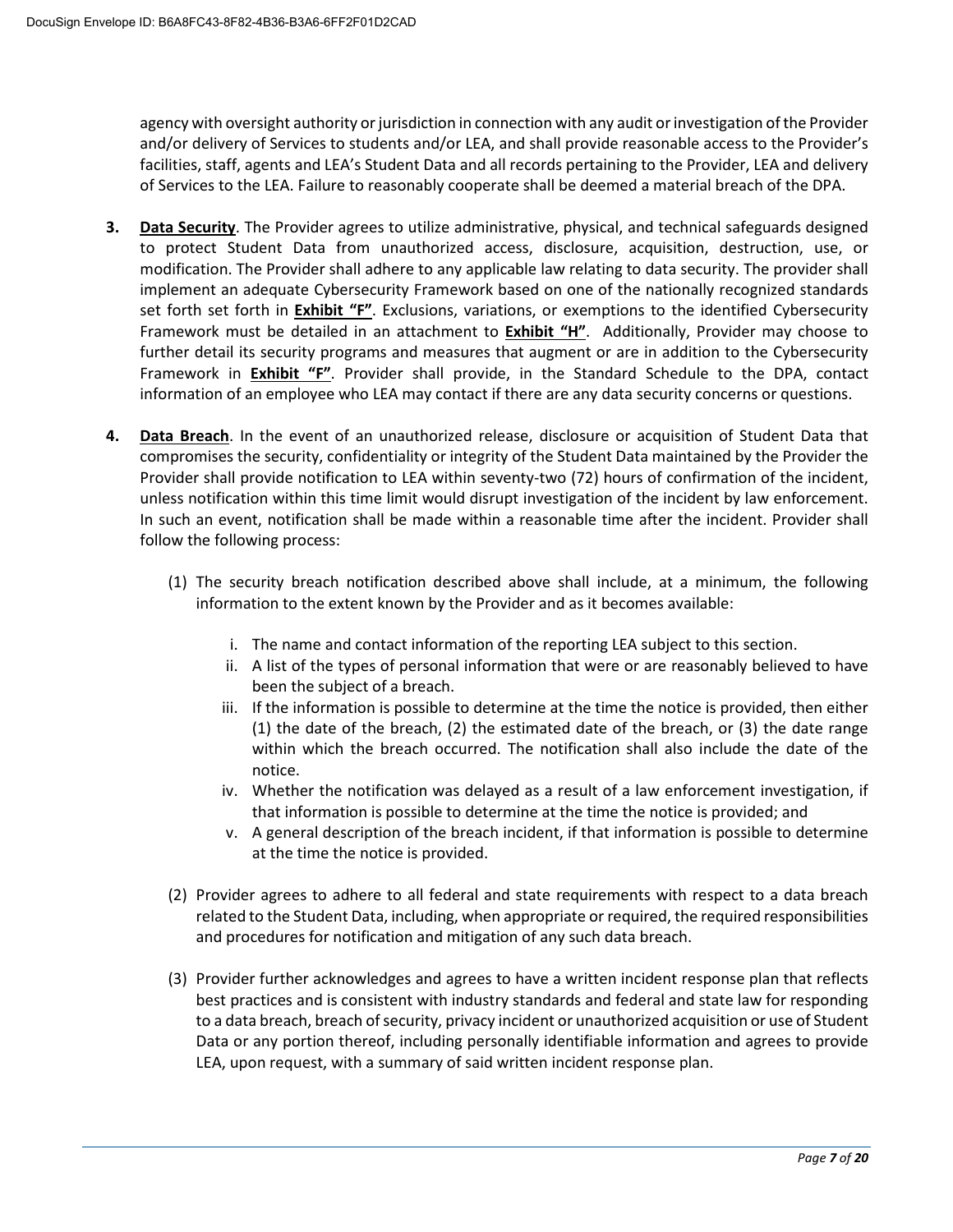- (4) LEA shall provide notice and facts surrounding the breach to the affected students, parents or guardians.
- (5) In the event of a breach originating from LEA's use of the Service, Provider shall cooperate with LEA to the extent necessary to expeditiously secure Student Data.

#### **ARTICLE VI: GENERAL OFFER OF TERMS**

 as **Exhibit "E"**), be bound by the terms of **Exhibit "E"** to any other LEA who signs the acceptance on said Exhibit. The form is limited by the terms and conditions described therein. Provider may, by signing the attached form of "General Offer of Privacy Terms" (General Offer, attached hereto

#### **ARTICLE VII: MISCELLANEOUS**

- consent so long as the Service Agreement has lapsed or has been terminated. Either party may terminate this DPA and any service agreement or contract if the other party breaches any terms of this DPA. **1. Termination**. In the event that either Party seeks to terminate this DPA, they may do so by mutual written
- **2. Effect of Termination Survival**. If the Service Agreement is terminated, the Provider shall destroy all of LEA's Student Data pursuant to Article IV, section 6.
- shall apply and take precedence. In the event of a conflict between Exhibit H, the SDPC Standard Clauses, **3. Priority of Agreements**. This DPA shall govern the treatment of Student Data in order to comply with the privacy protections, including those found in FERPA and all applicable privacy statutes identified in this DPA. In the event there is conflict between the terms of the DPA and the Service Agreement, Terms of Service, Privacy Policies, or with any other bid/RFP, license agreement, or writing, the terms of this DPA and/or the Supplemental State Terms, Exhibit H will control, followed by the Supplemental State Terms. Except as described in this paragraph herein, all other provisions of the Service Agreement shall remain in effect.
- agreements, oral or written, by the Parties relating thereto. This DPA may be amended and the **4. Entire Agreement**. This DPA and the Service Agreement constitute the entire agreement of the Parties relating to the subject matter hereof and supersedes all prior communications, representations, or observance of any provision of this DPA may be waived (either generally or in any particular instance and either retroactively or prospectively) only with the signed written consent of both Parties. Neither failure nor delay on the part of any Party in exercising any right, power, or privilege hereunder shall operate as a waiver of such right, nor shall any single or partial exercise of any such right, power, or privilege preclude any further exercise thereof or the exercise of any other right, power, or privilege.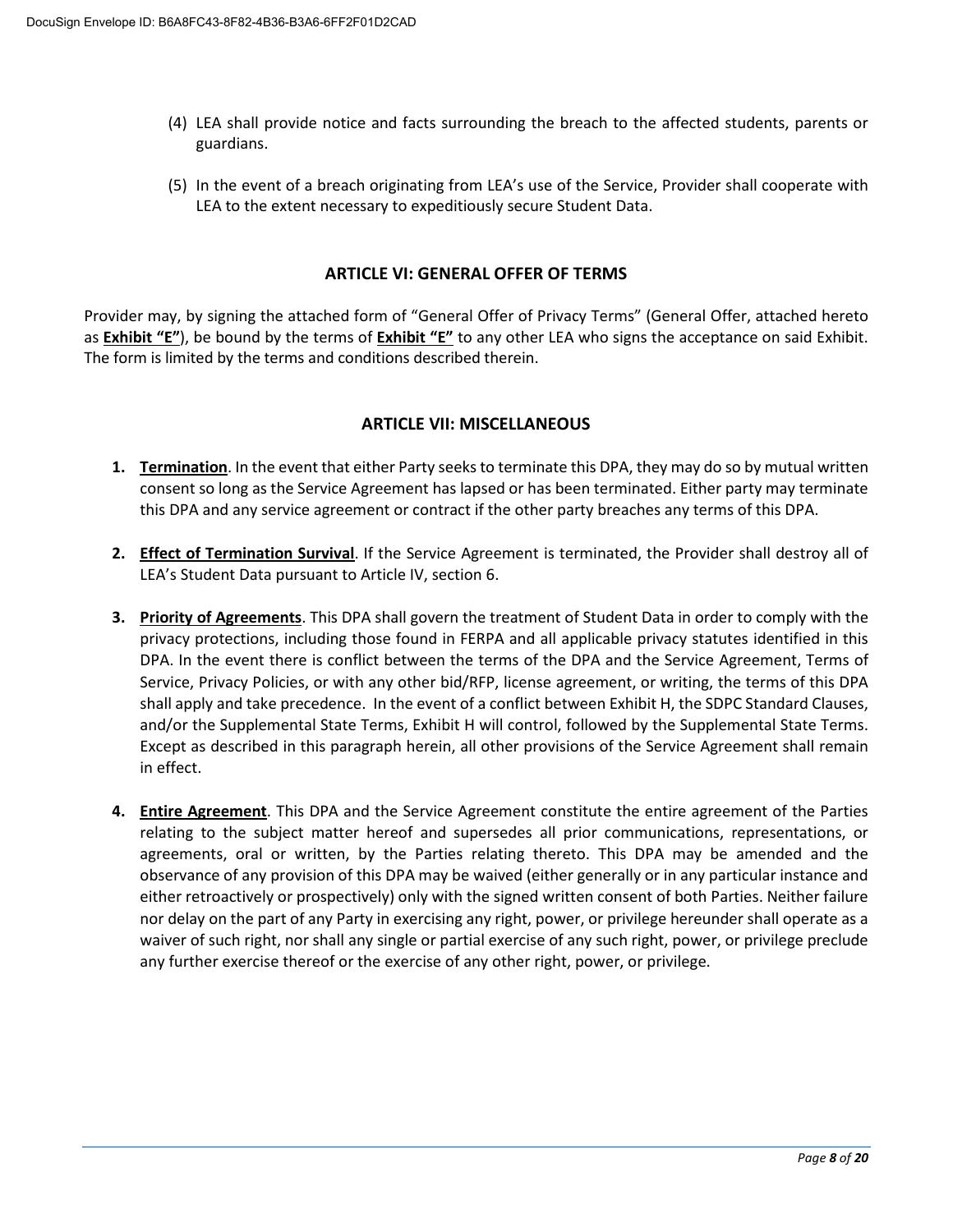- **5. Severability**. Any provision of this DPA that is prohibited or unenforceable in any jurisdiction shall, as to such jurisdiction while, at the same time, maintaining the intent of the Parties, it shall, as to such jurisdiction, be so narrowly drawn without invalidating the remaining provisions of this DPA or affecting such jurisdiction, be ineffective to the extent of such prohibition or unenforceability without invalidating the remaining provisions of this DPA, and any such prohibition or unenforceability in any jurisdiction shall not invalidate or render unenforceable such provision in any other jurisdiction. Notwithstanding the foregoing, if such provision could be more narrowly drawn so as not to be prohibited or unenforceable in the validity or enforceability of such provision in any other jurisdiction.
- ACCORDANCE WITH THE LAWS OF THE STATE OF THE LEA, WITHOUT REGARD TO CONFLICTS OF LAW **6. Governing Law; Venue and Jurisdiction**. THIS DPA WILL BE GOVERNED BY AND CONSTRUED IN PRINCIPLES. EACH PARTY CONSENTS AND SUBMITS TO THE SOLE AND EXCLUSIVE JURISDICTION TO THE STATE AND FEDERAL COURTS FOR THE COUNTY OF THE LEA FOR ANY DISPUTE ARISING OUT OF OR RELATING TO THIS DPA OR THE TRANSACTIONS CONTEMPLATED HEREBY.
- **7. Successors Bound**: This DPA is and shall be binding upon the respective successors in interest to Provider in the event of a merger, acquisition, consolidation or other business reorganization or sale of all or notice to the LEA no later than sixty (60) days after the closing date of sale, merger, or disposal. Such to terminate the DPA if it disapproves of the successor to whom the Provider is selling, merging, or substantially all of the assets of such business In the event that the Provider sells, merges, or otherwise disposes of its business to a successor during the term of this DPA, the Provider shall provide written notice shall include a written, signed assurance that the successor will assume the obligations of the DPA and any obligations with respect to Student Data within the Service Agreement. The LEA has the authority otherwise disposing of its business.
- **8. Authority.** Each party represents that it is authorized to bind to the terms of this DPA, including confidentiality and destruction of Student Data and any portion thereof contained therein, all related or associated institutions, individuals, employees or contractors who may have access to the Student Data and/or any portion thereof.
- **9. Waiver**. No delay or omission by either party to exercise any right hereunder shall be construed as a waiver of any such right and both parties reserve the right to exercise any such right from time to time, as often as may be deemed expedient.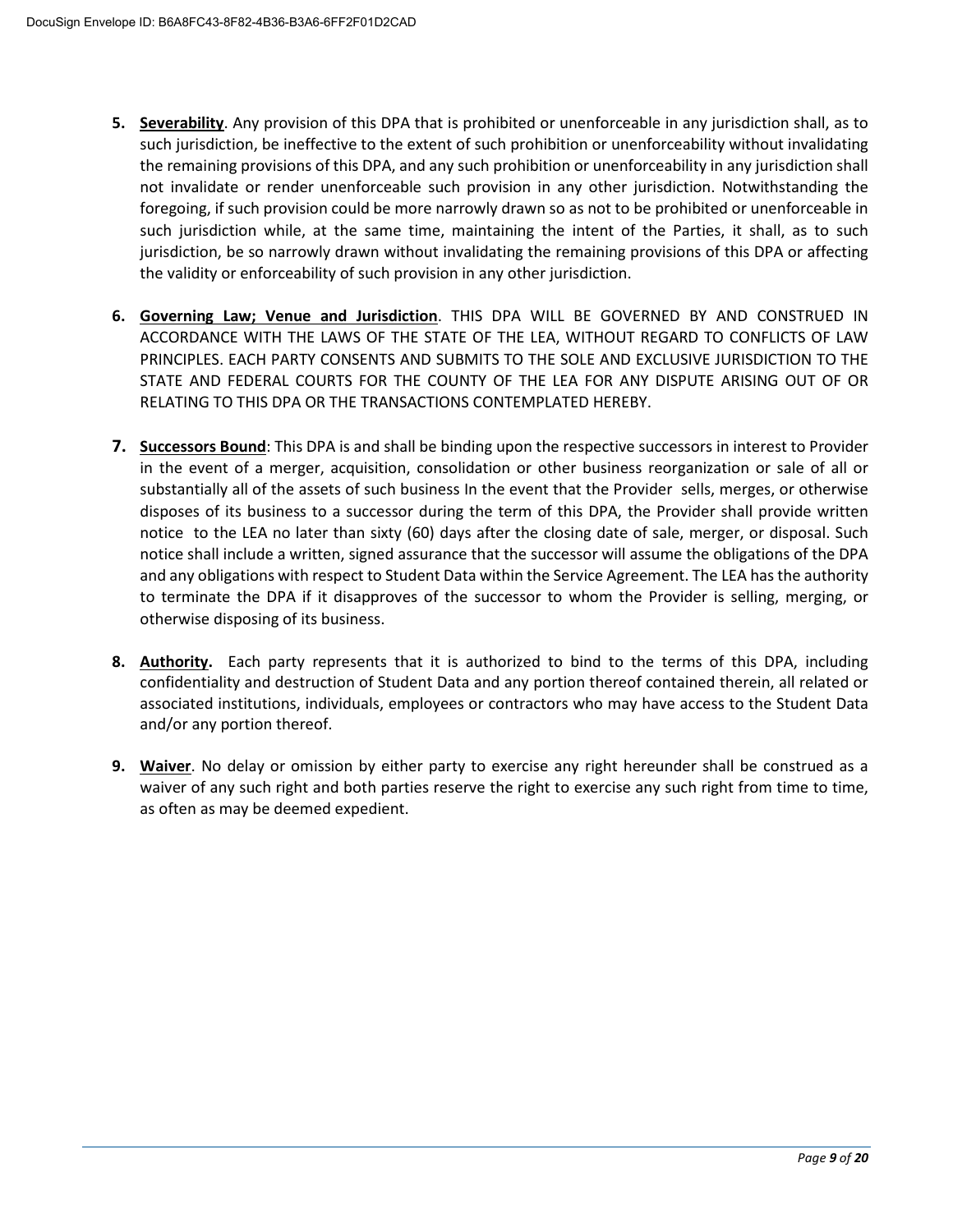### **EXHIBIT "A" DESCRIPTION OF SERVICES**

-GoGuardian Admin: Content-filtering and alerting

-GoGuardian Beacon: Suicide and self-harm alert and notification tool

-GoGuardian DNS: Network-level filtering

-GoGuardian Fleet: Device management

-GoGuardian Teacher: Classroom management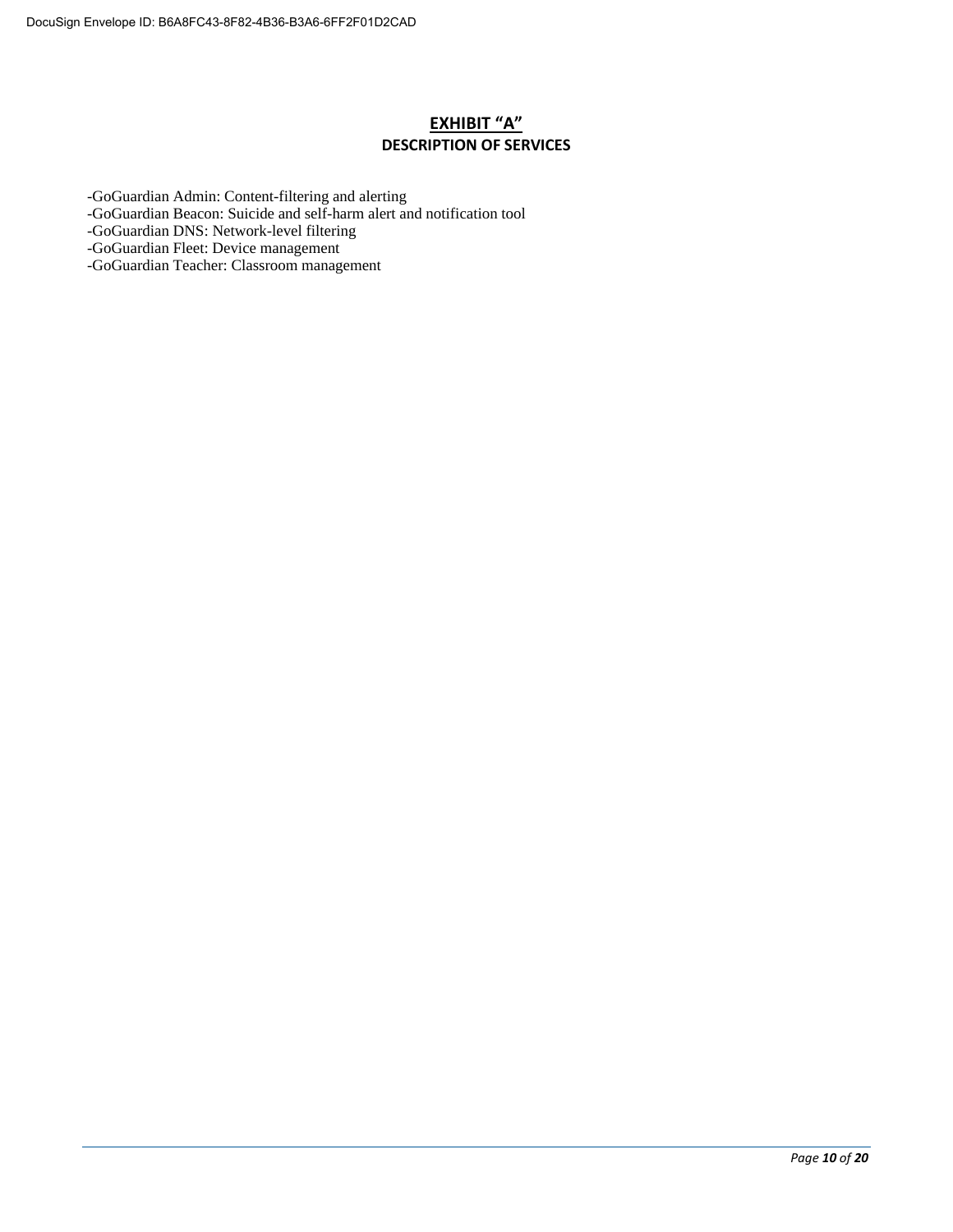### **EXHIBIT "B" SCHEDULE OF DATA**

| <b>Category of Data</b>           | <b>Elements</b>                                                         | <b>Check if Used</b><br>by Your System |  |
|-----------------------------------|-------------------------------------------------------------------------|----------------------------------------|--|
| <b>Application Technology</b>     | IP Addresses of users, Use of cookies, etc.                             | V                                      |  |
| Meta Data                         | Other application technology meta data-Please specify:                  |                                        |  |
| <b>Application Use Statistics</b> | Meta data on user interaction with application                          | V                                      |  |
| Assessment                        | Standardized test scores                                                |                                        |  |
|                                   | Observation data                                                        |                                        |  |
|                                   | Other assessment data-Please specify:                                   |                                        |  |
| Attendance                        | Student school (daily) attendance data                                  |                                        |  |
|                                   | Student class attendance data                                           |                                        |  |
| Communications                    | Online communications captured (emails, blog entries)                   |                                        |  |
| Conduct                           | Conduct or behavioral data                                              |                                        |  |
| Demographics                      | Date of Birth                                                           |                                        |  |
|                                   | Place of Birth                                                          |                                        |  |
|                                   | Gender                                                                  |                                        |  |
|                                   | Ethnicity or race                                                       |                                        |  |
|                                   | Language information (native, or primary language spoken by<br>student) |                                        |  |
|                                   | Other demographic information-Please specify:                           |                                        |  |
| Enrollment                        | Student school enrollment                                               | V                                      |  |
|                                   | Student grade level                                                     |                                        |  |
|                                   | Homeroom                                                                |                                        |  |
|                                   | Guidance counselor                                                      |                                        |  |
|                                   | Specific curriculum programs                                            |                                        |  |
|                                   | Year of graduation                                                      |                                        |  |
|                                   | Other enrollment information-Please specify:                            |                                        |  |
| Parent/Guardian Contact           | Address                                                                 |                                        |  |
| Information                       | Email                                                                   |                                        |  |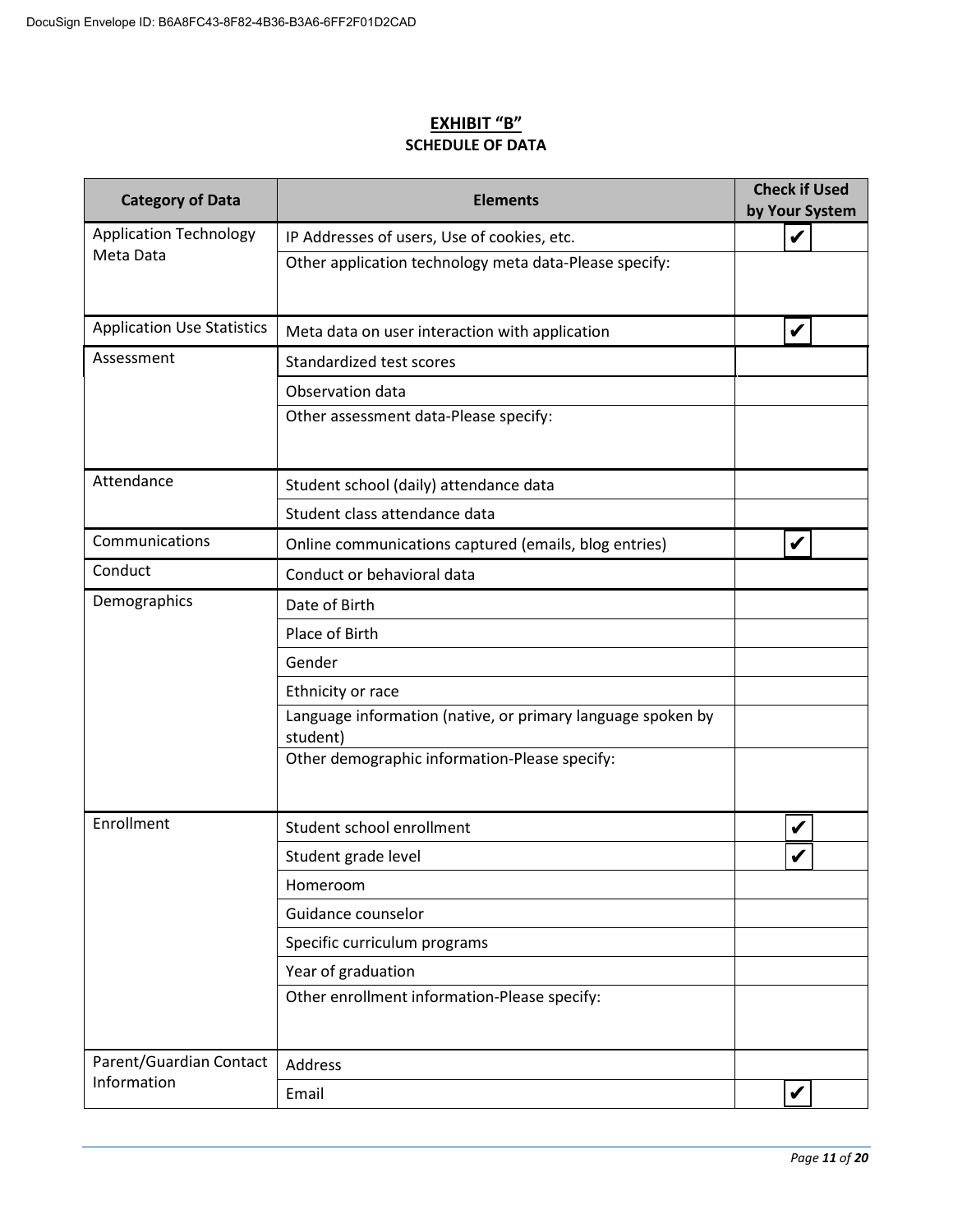| <b>Category of Data</b>              | <b>Elements</b>                                                                                                              | <b>Check if Used</b><br>by Your System |  |  |  |  |  |
|--------------------------------------|------------------------------------------------------------------------------------------------------------------------------|----------------------------------------|--|--|--|--|--|
|                                      | Phone                                                                                                                        | V                                      |  |  |  |  |  |
| Parent/Guardian ID                   | Parent ID number (created to link parents to students)                                                                       | V                                      |  |  |  |  |  |
| Parent/Guardian Name                 | V<br>First and/or Last                                                                                                       |                                        |  |  |  |  |  |
| Schedule                             | Student scheduled courses                                                                                                    | V                                      |  |  |  |  |  |
|                                      | <b>Teacher names</b>                                                                                                         | V                                      |  |  |  |  |  |
| Special Indicator                    | English language learner information                                                                                         |                                        |  |  |  |  |  |
|                                      | Low income status                                                                                                            |                                        |  |  |  |  |  |
|                                      | Medical alerts/ health data                                                                                                  |                                        |  |  |  |  |  |
|                                      | Student disability information                                                                                               |                                        |  |  |  |  |  |
|                                      | Specialized education services (IEP or 504)                                                                                  |                                        |  |  |  |  |  |
|                                      | Living situations (homeless/foster care)                                                                                     |                                        |  |  |  |  |  |
|                                      | Other indicator information-Please specify:                                                                                  |                                        |  |  |  |  |  |
|                                      |                                                                                                                              |                                        |  |  |  |  |  |
| <b>Student Contact</b>               | Address                                                                                                                      |                                        |  |  |  |  |  |
| Information                          | Email                                                                                                                        | V                                      |  |  |  |  |  |
|                                      | Phone                                                                                                                        |                                        |  |  |  |  |  |
| <b>Student Identifiers</b>           | Local (School district) ID number                                                                                            |                                        |  |  |  |  |  |
|                                      | State ID number                                                                                                              |                                        |  |  |  |  |  |
|                                      | Provider/App assigned student ID number                                                                                      |                                        |  |  |  |  |  |
|                                      | Student app username                                                                                                         |                                        |  |  |  |  |  |
|                                      | Student app passwords                                                                                                        |                                        |  |  |  |  |  |
| <b>Student Name</b>                  | First and/or Last                                                                                                            |                                        |  |  |  |  |  |
| Student In App<br>Performance        | Program/application performance (typing program-student<br>types 60 wpm, reading program-student reads below grade<br>level) |                                        |  |  |  |  |  |
| <b>Student Program</b><br>Membership | Academic or extracurricular activities a student may belong to<br>or participate in                                          |                                        |  |  |  |  |  |
| <b>Student Survey</b><br>Responses   | Student responses to surveys or questionnaires                                                                               |                                        |  |  |  |  |  |
| Student work                         | Student generated content; writing, pictures, etc.                                                                           |                                        |  |  |  |  |  |
|                                      | Other student work data -Please specify:                                                                                     |                                        |  |  |  |  |  |
| Transcript                           | Student course grades                                                                                                        |                                        |  |  |  |  |  |
|                                      | Student course data                                                                                                          |                                        |  |  |  |  |  |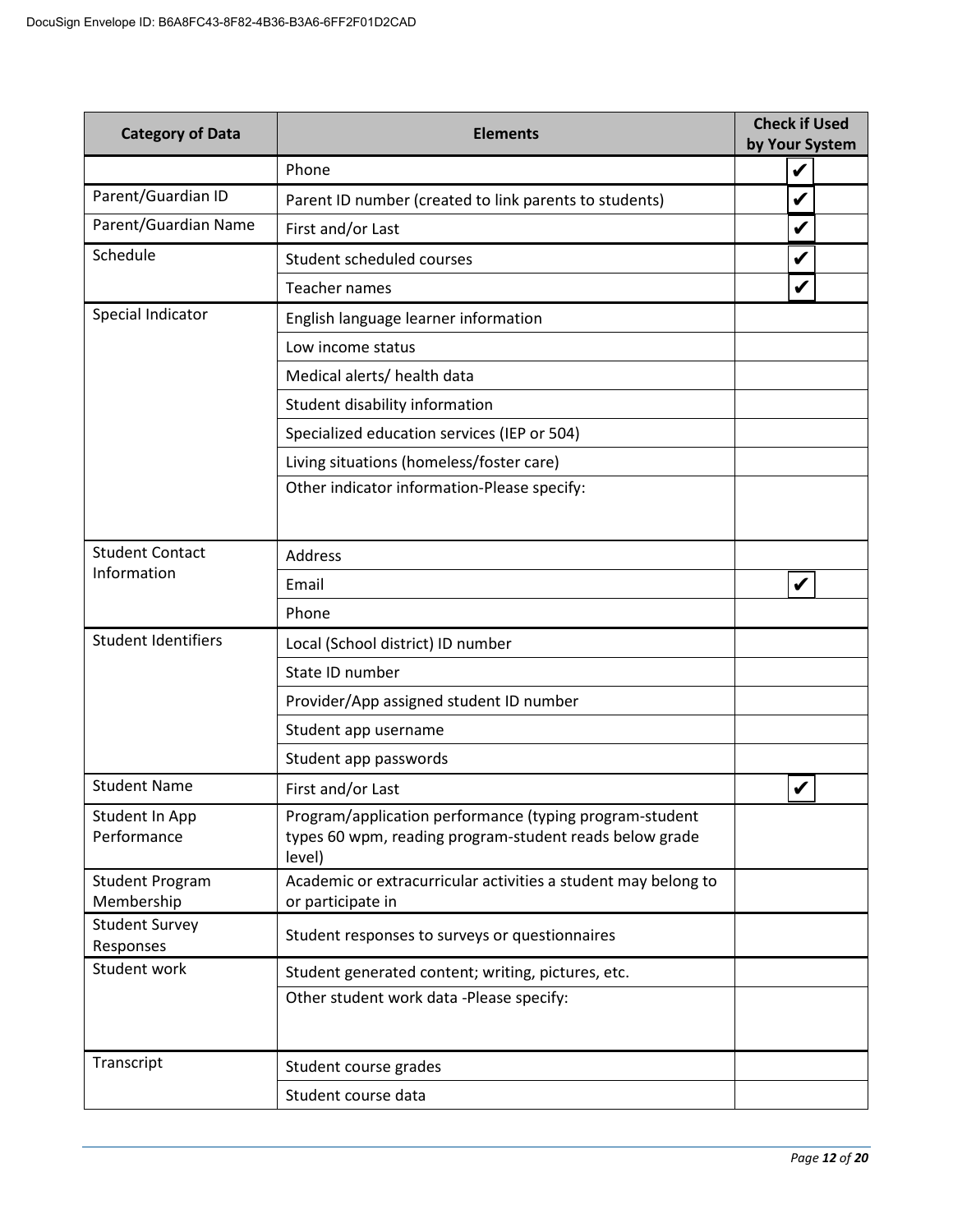| <b>Category of Data</b> | <b>Elements</b>                                                                                                                                                                                                                                                 | <b>Check if Used</b><br>by Your System |
|-------------------------|-----------------------------------------------------------------------------------------------------------------------------------------------------------------------------------------------------------------------------------------------------------------|----------------------------------------|
|                         | Student course grades/ performance scores                                                                                                                                                                                                                       |                                        |
|                         | Other transcript data - Please specify:                                                                                                                                                                                                                         |                                        |
|                         |                                                                                                                                                                                                                                                                 |                                        |
| Transportation          | Student bus assignment                                                                                                                                                                                                                                          |                                        |
|                         | Student pick up and/or drop off location                                                                                                                                                                                                                        |                                        |
|                         | Student bus card ID number                                                                                                                                                                                                                                      |                                        |
|                         | Other transportation data - Please specify:                                                                                                                                                                                                                     |                                        |
| Other                   | Please list each additional data element used, stored, or<br>collected by your application:<br>GoGuardian's then-current Product Privacy Policy<br>(https://www.goguardian.com/product-privacy/) describes the Student Data<br>and other information collected. |                                        |
| None                    | No Student Data collected at this time. Provider will<br>immediately notify LEA if this designation is no longer<br>applicable.                                                                                                                                 |                                        |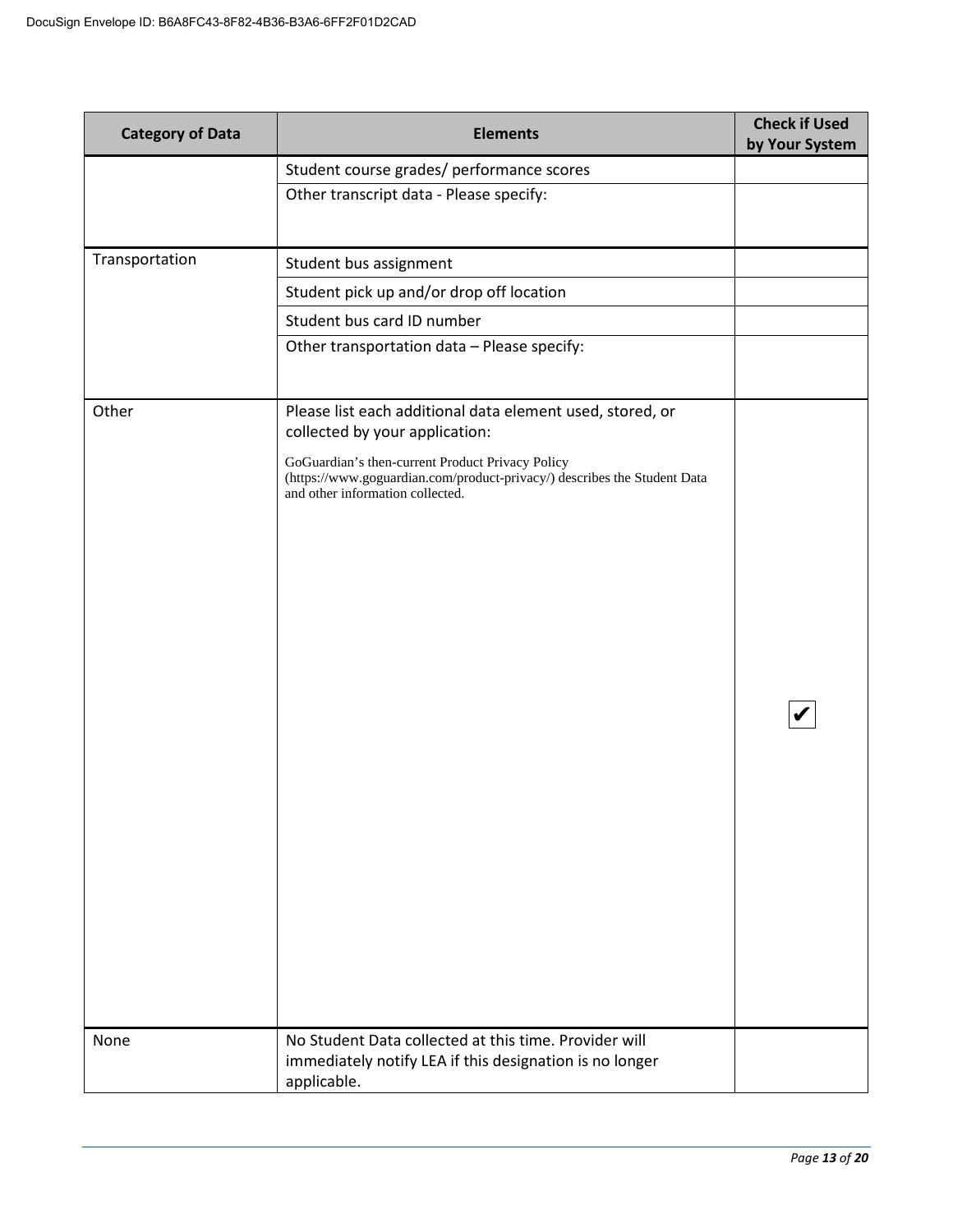# **EXHIBIT "C" DEFINITIONS**

 **De-Identified Data and De-Identification**: Records and information are considered to be de-identified when all personally identifiable information has been removed or obscured, such that the remaining information does not reasonably identify a specific individual, including, but not limited to, any information that, alone or in combination is linkable to a specific student and provided that the educational agency, or other party, has made a reasonable determination that a student's identity is not personally identifiable, taking into account reasonable available information.

 **Educational Records**: Educational Records are records, files, documents, and other materials directly related to a student and maintained by the school or local education agency, or by a person acting for such school or local cumulative folder, such as general identifying data, records of attendance and of academic work completed, records of achievement, and results of evaluative tests, health data, disciplinary status, test protocols and individualized education programs. education agency, including but not limited to, records encompassing all the material kept in the student's

 limited to: date and time records and purpose of creation Metadata that have been stripped of all direct and **Metadata**: means information that provides meaning and context to other data being collected; including, but not indirect identifiers are not considered Personally Identifiable Information.

 **Operator**: means the operator of an internet website, online service, online application, or mobile application with actual knowledge that the site, service, or application is used for K–12 school purposes. Any entity that operates an internet website, online service, online application, or mobile application that has entered into a signed, written agreement with an LEA to provide a service to that LEA shall be considered an "operator" for the purposes of this section.

**Originating** LEA: An LEA who originally executes the DPA in its entirety with the Provider.

 **Provider**: For purposes of the DPA, the term "Provider" means provider of digital educational software or services, the term "Provider" includes the term "Third Party" and the term "Operator" as used in applicable state statutes. including cloud-based services, for the digital storage, management, and retrieval of Student Data. Within the DPA

 **Student Generated Content**: The term "student-generated content" means materials or content created by a student in the services including, but not limited to, essays, research reports, portfolios, creative writing, music or other audio files, photographs, videos, and account information that enables ongoing ownership of student content.

 **School Official**: For the purposes of this DPA and pursuant to 34 CFR § 99.31(b), a School Official is a contractor employees; (2) Is under the direct control of the agency or institution with respect to the use and maintenance of Student Data including Education Records; and (3) Is subject to 34 CFR § 99.33(a) governing the use and rethat: (1) Performs an institutional service or function for which the agency or institution would otherwise use disclosure of personally identifiable information from Education Records.

**Service Agreement**: Refers to the Contract, Purchase Order or Terms of Service or Terms of Use.

 **Student Data**: Student Data includes any data, whether gathered by Provider or provided by LEA or its users, students, or students' parents/guardians, that is descriptive of the student including, but not limited to,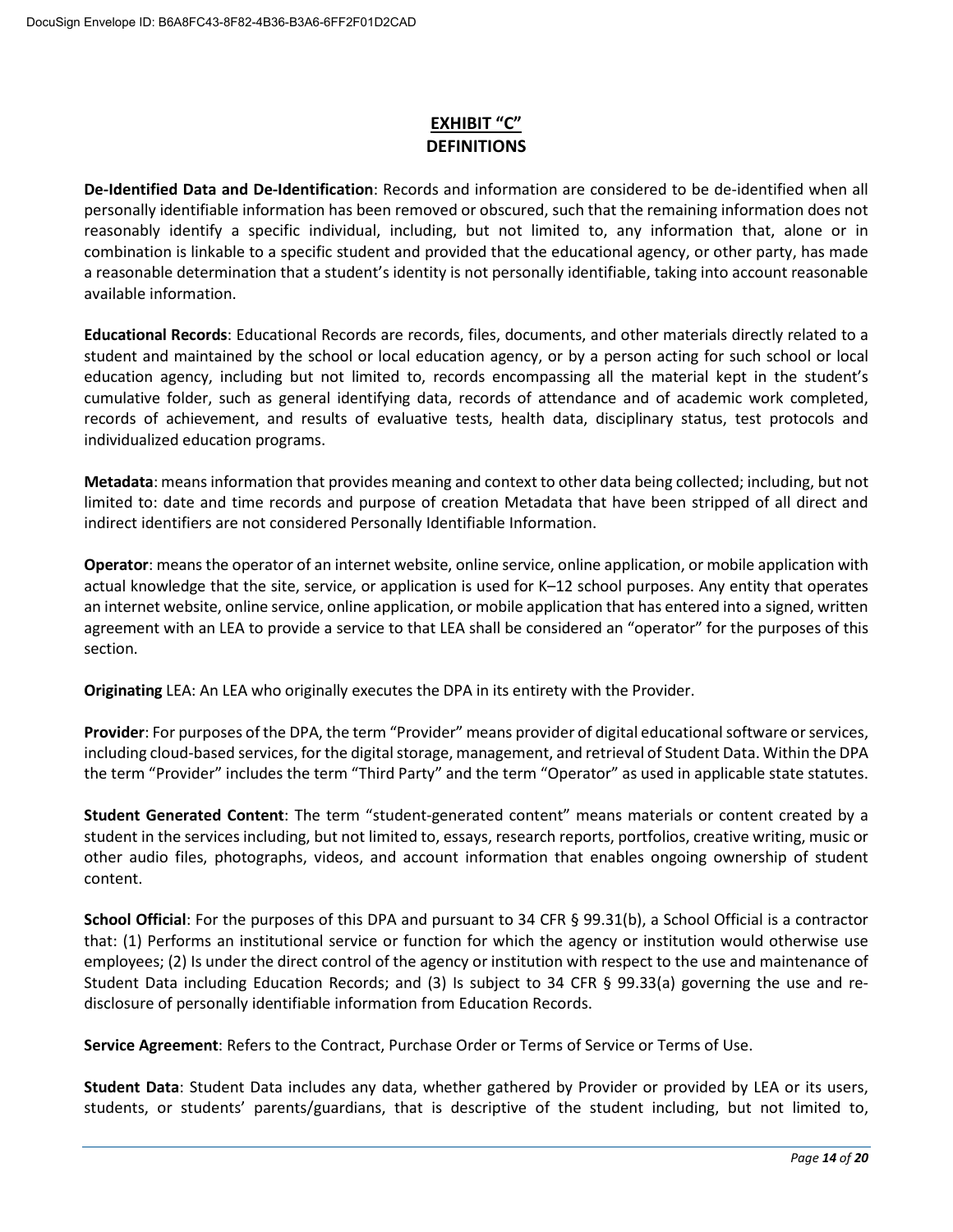geolocation information, parents' names, or any other information or identification number that would provide information about a specific student. Student Data includes Meta Data. Student Data further includes "personally Data shall constitute Education Records for the purposes of this DPA, and for the purposes of federal, state, and local laws and regulations. Student Data as specified in **Exhibit "B"** is confirmed to be collected or processed by information in the student's educational record or email, first and last name, birthdate, home or other physical address, telephone number, email address, or other information allowing physical or online contact, discipline records, videos, test results, special education data, juvenile dependency records, grades, evaluations, criminal records, medical records, health records, social security numbers, biometric information, disabilities, socioeconomic information, individual purchasing behavior or preferences, food purchases, political affiliations, religious information, text messages, documents, student identifiers, search activity, photos, voice recordings, identifiable information (PII)," as defined in 34 C.F.R. § 99.3 and as defined under any applicable state law. Student the Provider pursuant to the Services. Student Data shall not constitute that information that has been anonymized or de-identified, or anonymous usage data regarding a student's use of Provider's services.

 "Subcontractor") means a party other than LEA or Provider, who Provider uses for data collection, analytics, storage, or other service to operate and/or improve its service, and who has access to Student Data. **Subprocessor:** For the purposes of this DPA, the term "Subprocessor" (sometimes referred to as the

**Subscribing LEA**: An LEA that was not party to the original Service Agreement and who accepts the Provider's General Offer of Privacy Terms.

 **Targeted Advertising:** means presenting an advertisement to a student where the selection of the advertisement is based on Student Data or inferred over time from the usage of the operator's Internet web site, online service or mobile application by such student or the retention of such student's online activities or requests over time for a student on an Internet web site based on the content of the web page or in response to a student's response or the purpose of targeting subsequent advertisements. "Targeted advertising" does not include any advertising to request for information or feedback.

 that term is used in some state statutes. However, for the purpose of this DPA, the term "Third Party" when used **Third Party**: The term "Third Party" means a provider of digital educational software or services, including cloudbased services, for the digital storage, management, and retrieval of Education Records and/or Student Data, as to indicate the provider of digital educational software or services is replaced by the term "Provider."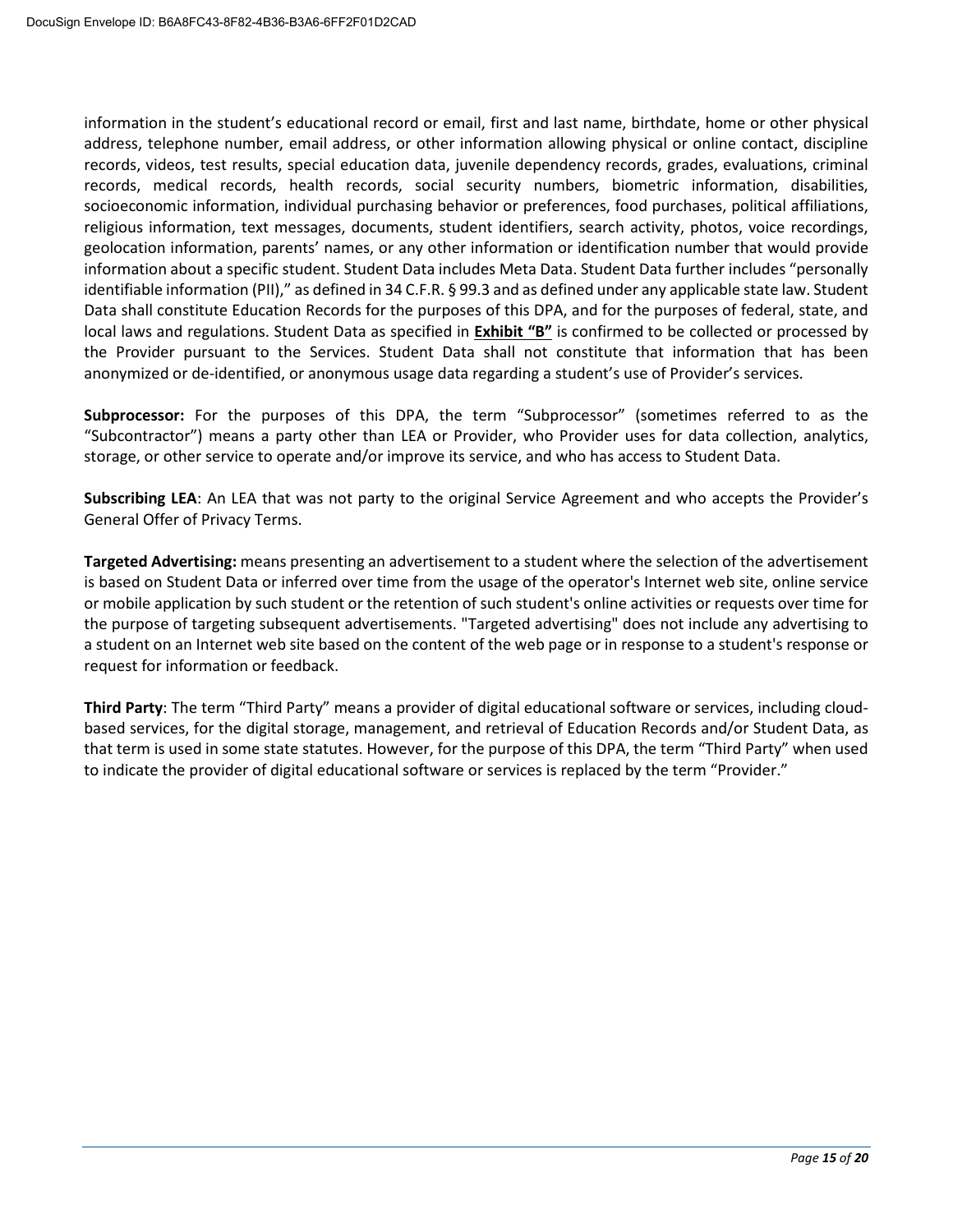## **EXHIBIT "D" DIRECTIVE FOR DISPOSITION OF DATA**

 [**Insert LEA Name**] \_\_\_\_\_\_\_\_\_\_\_\_\_\_\_\_\_\_Provider to dispose of data obtained by Provider pursuant to the terms of the Service Agreement between LEA and Provider. The terms of the Disposition are set forth below:

1. Extent of Disposition

 \_\_\_\_\_ Disposition is partial. The categories of data to be disposed of are set forth below or are found in an attachment to this Directive:

#### [Insert categories of data here]

Disposition is Complete. Disposition extends to all categories of data.

2. Nature of Disposition

\_\_\_\_\_ Disposition shall be by destruction or deletion of data.

\_\_\_\_\_ Disposition shall be by a transfer of data. The data shall be transferred to the following site as follows:

#### [**Insert or attach special instructions**]\_\_\_\_\_\_\_\_\_\_\_\_\_\_\_\_\_\_\_\_\_\_\_\_\_

#### 3. Schedule of Disposition

Data shall be disposed of by the following date:

\_\_\_\_\_\_\_\_\_\_\_\_\_\_\_\_\_\_\_\_\_\_\_\_\_\_\_\_\_\_\_\_\_\_\_\_\_\_\_\_

\_\_\_\_\_\_\_\_\_\_\_\_\_\_\_\_\_\_\_\_\_\_\_\_\_\_\_\_\_\_\_\_\_\_\_\_\_\_\_\_\_

**\_\_\_\_\_** As soon as commercially practicable.

\_\_\_\_\_ By [**Insert Date**]\_\_\_\_\_\_\_\_\_\_\_\_\_\_\_\_\_\_\_\_\_\_\_\_

4. Signature

Authorized Representative of LEA

Date

\_\_\_\_\_\_\_\_\_\_\_\_\_\_\_\_\_\_

5. Verification of Disposition of Data

Authorized Representative of Company \_\_\_\_\_\_\_\_\_\_\_\_\_\_

Date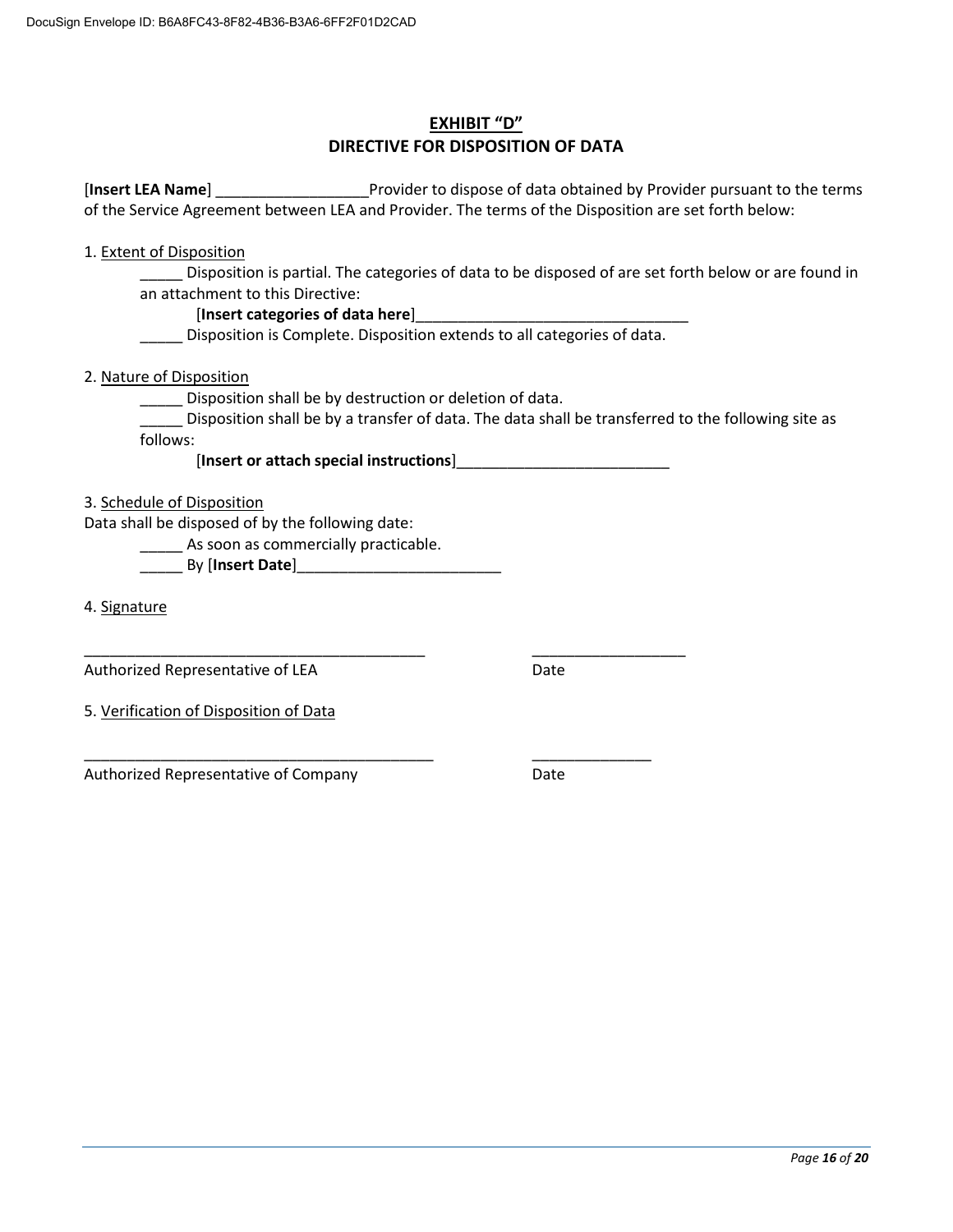### **EXHIBIT "E" GENERAL OFFER OF PRIVACY TERMS**

#### **1**. **Offer of Terms**

|     | Provider offers the same privacy protections found in this DPA between it and [                                                                                                                                                     |                |     |    |             |     |                                                                                                                      |       |          |
|-----|-------------------------------------------------------------------------------------------------------------------------------------------------------------------------------------------------------------------------------------|----------------|-----|----|-------------|-----|----------------------------------------------------------------------------------------------------------------------|-------|----------|
|     |                                                                                                                                                                                                                                     |                |     |    |             |     | ("Originating LEA") which is dated [______________], to any other LEA ("Subscribing LEA") who accepts this           |       |          |
|     |                                                                                                                                                                                                                                     |                |     |    |             |     | General Offer of Privacy Terms ("General Offer") through its signature below. This General Offer shall extend only   |       |          |
|     |                                                                                                                                                                                                                                     |                |     |    |             |     | to privacy protections, and Provider's signature shall not necessarily bind Provider to other terms, such as price,  |       |          |
|     |                                                                                                                                                                                                                                     |                |     |    |             |     | term, or schedule of services, or to any other provision not addressed in this DPA. The Provider and the Subscribing |       |          |
|     | LEA may also agree to change the data provided by Subscribing LEA to the Provider to suit the unique needs of                                                                                                                       |                |     |    |             |     |                                                                                                                      |       |          |
|     |                                                                                                                                                                                                                                     |                |     |    |             |     | the Subscribing LEA. The Provider may withdraw the General Offer in the event of: (1) a material change in the       |       |          |
|     |                                                                                                                                                                                                                                     |                |     |    |             |     | applicable privacy statues; (2) a material change in the services and products listed in the originating Service     |       |          |
|     |                                                                                                                                                                                                                                     |                |     |    |             |     | Agreement; or three (3) years after the date of Provider's signature to this Form. Subscribing LEAs should send      |       |          |
| the | signed                                                                                                                                                                                                                              | <b>Exhibit</b> | "E" | to | Provider at | the | following                                                                                                            | email | address: |
|     |                                                                                                                                                                                                                                     |                |     |    |             |     |                                                                                                                      |       |          |
|     |                                                                                                                                                                                                                                     |                |     |    |             |     |                                                                                                                      |       |          |
|     |                                                                                                                                                                                                                                     |                |     |    |             |     |                                                                                                                      |       |          |
| BY: |                                                                                                                                                                                                                                     |                |     |    |             |     | Date:                                                                                                                |       |          |
|     |                                                                                                                                                                                                                                     |                |     |    |             |     |                                                                                                                      |       |          |
|     | <b>Printed Name:</b> The Communication of the Communication of the Communication of the Communication of the Communication of the Communication of the Communication of the Communication of the Communication of the Communication |                |     |    |             |     | Title/Position: Title of the Title of the Title of the Title of the Title of the Title of the Title of the Tit       |       |          |
|     |                                                                                                                                                                                                                                     |                |     |    |             |     |                                                                                                                      |       |          |

#### **2**. **Subscribing LEA**

 A Subscribing LEA, by signing a separate Service Agreement with Provider, and by its signature below, accepts the General Offer of Privacy Terms. The Subscribing LEA and the Provider shall therefore be bound by the same terms of this DPA for the term of the DPA between the [**\_\_\_\_\_\_\_\_\_\_\_\_\_\_\_\_\_\_\_\_\_\_\_\_\_]** and the Provider. \*\*PRIOR TO ITS EFFECTIVENESS, SUBSCRIBING LEA MUST DELIVER NOTICE OF ACCEPTANCE TO PROVIDER PURSUANT TO ARTICLE VII, SECTION 5. \*\*

| DESIGNATED REPRESENTATIVE OF LEA: |  |  |
|-----------------------------------|--|--|
| Name:                             |  |  |
| Title:                            |  |  |
| Address:                          |  |  |
| Telephone Number:                 |  |  |
| Email:                            |  |  |
|                                   |  |  |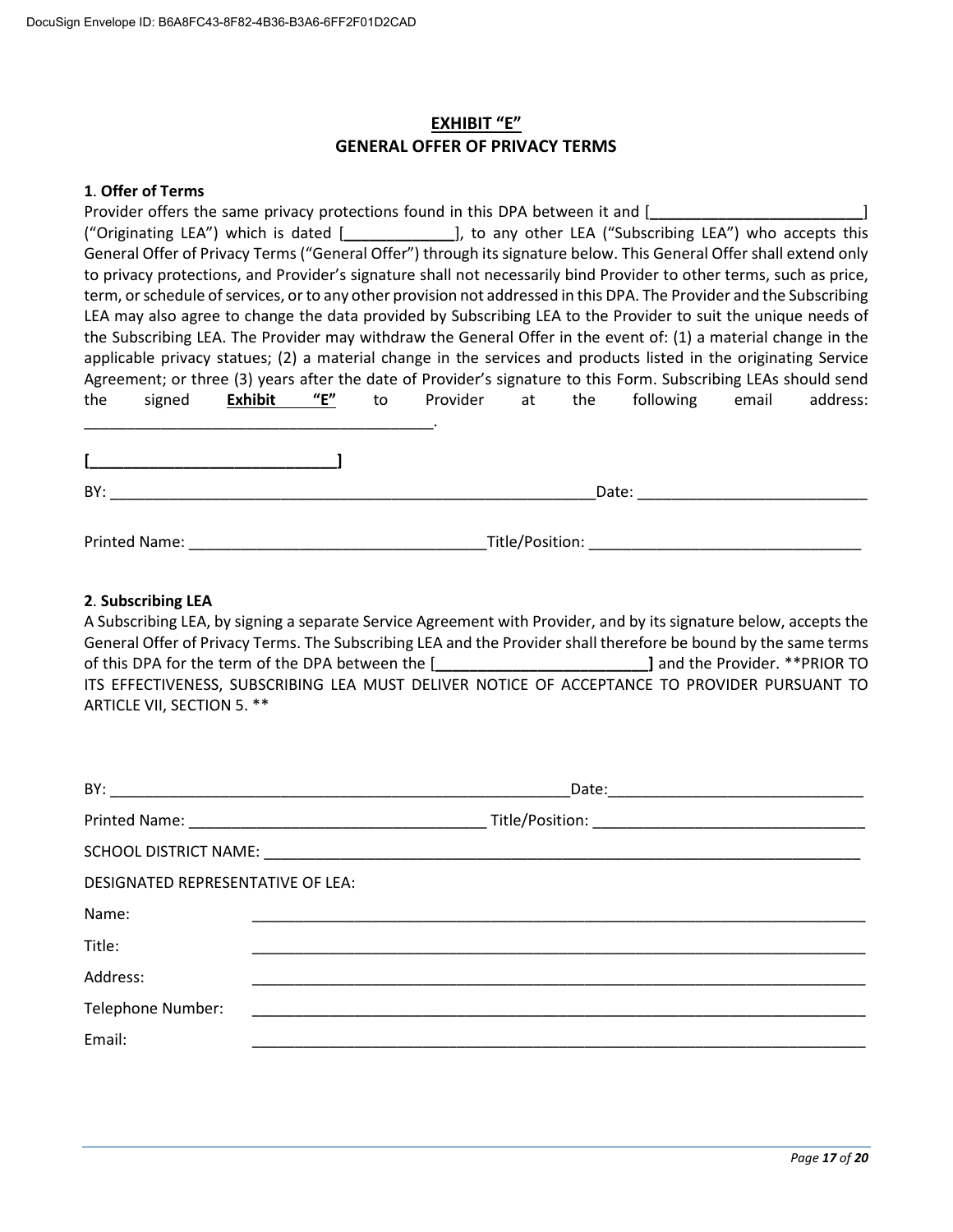# **EXHIBIT "F" DATA SECURITY REQUIREMENTS**

### **Adequate Cybersecurity Frameworks 2/24/2020**

 The Education Security and Privacy Exchange ("Edspex") works in partnership with the Student Data Privacy Frameworks") that may be utilized by Provider . Consortium and industry leaders to maintain a list of known and credible cybersecurity frameworks which can protect digital learning ecosystems chosen based on a set of guiding cybersecurity principles\* ("Cybersecurity

| <b>MAINTAINING ORGANIZATION/GROUP</b>                                                   | <b>FRAMEWORK(S)</b>                                                                                                                  |
|-----------------------------------------------------------------------------------------|--------------------------------------------------------------------------------------------------------------------------------------|
| National Institute of Standards and<br>Technology                                       | NIST Cybersecurity Framework Version 1.1                                                                                             |
| National Institute of Standards and<br>Technology                                       | NIST SP 800-53, Cybersecurity Framework for<br>Improving Critical Infrastructure Cybersecurity<br>(CSF), Special Publication 800-171 |
| International Standards Organization                                                    | Information technology - Security techniques<br>- Information security management systems<br>(ISO 27000 series)                      |
| Secure Controls Framework Council, LLC                                                  | Security Controls Framework (SCF)                                                                                                    |
| Center for Internet Security                                                            | CIS Critical Security Controls (CSC, CIS Top 20)                                                                                     |
| Office of the Under Secretary of Defense for<br>Acquisition and Sustainment (OUSD(A&S)) | <b>Cybersecurity Maturity Model Certification</b><br>(CMMC, ~FAR/DFAR)                                                               |

Cybersecurity Frameworks

*Please visi[t http://www.edspex.org](http://www.edspex.org/) for further details about the noted frameworks.* 

\*Cybersecurity Principles used to choose the Cybersecurity Frameworks are located here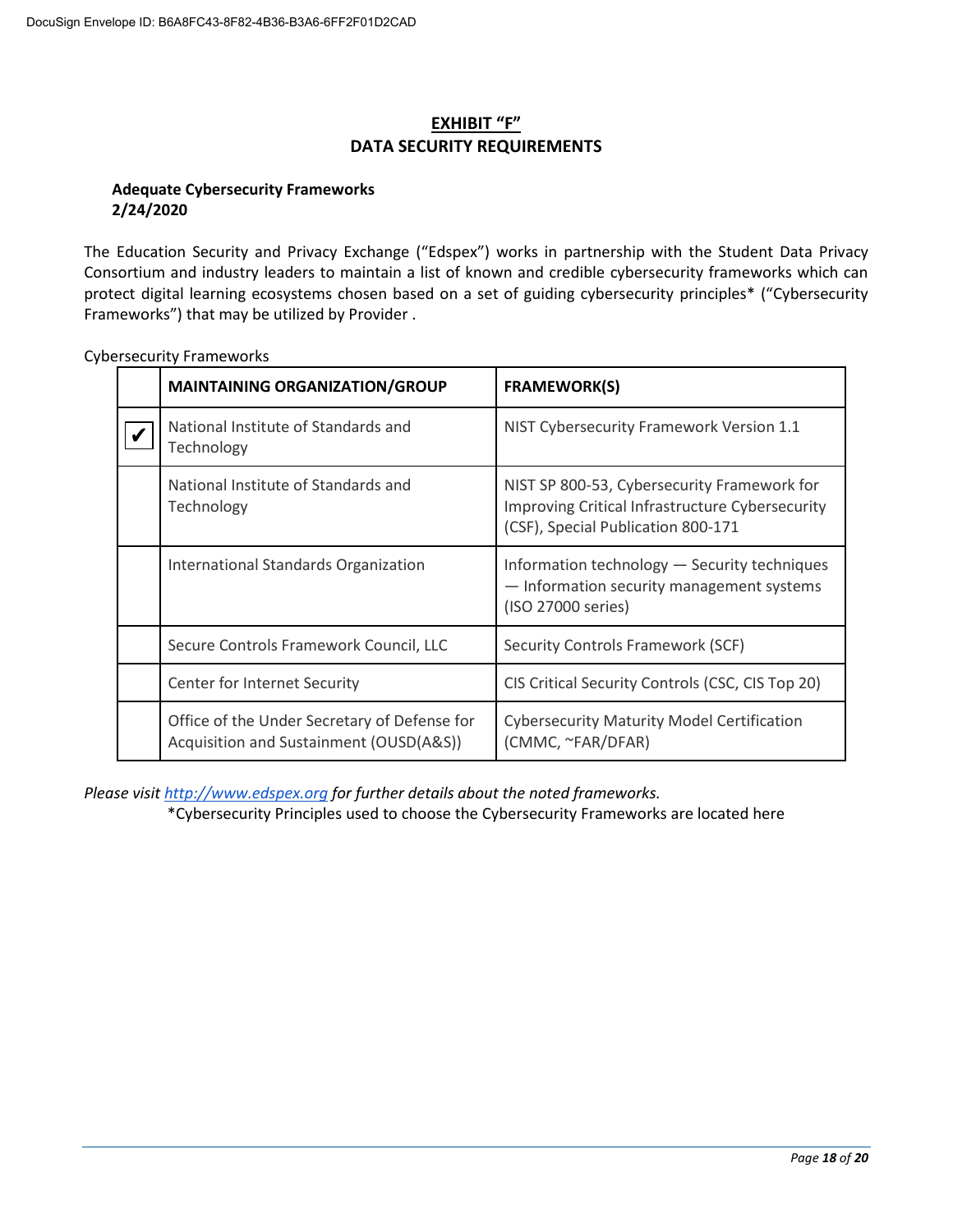# **EXHIBIT "G" Supplemental SDPC State Terms for [State]**

Version \_\_\_\_\_\_\_\_\_\_\_\_

 terms in addition to or different from the National Standard Clauses. The State Supplements will be written in a manner such that they will not be edited/updated by individual parties and will be posted on the SDPC website to provide the authoritative version of the terms. Any changes by LEAs or Providers will be made in amendment form [The State Supplement is an *optional* set of terms that will be generated on an as-needed basis in collaboration between the national SDPC legal working group and the State Consortia. The scope of these State Supplements will be to address any state specific data privacy statutes and their requirements to the extent that they require in an Exhibit (**Exhibit "H"** in this proposed structure).]

**[THIS PAGE HAS BEEN INTENTIONALLY LEFT BLANK]**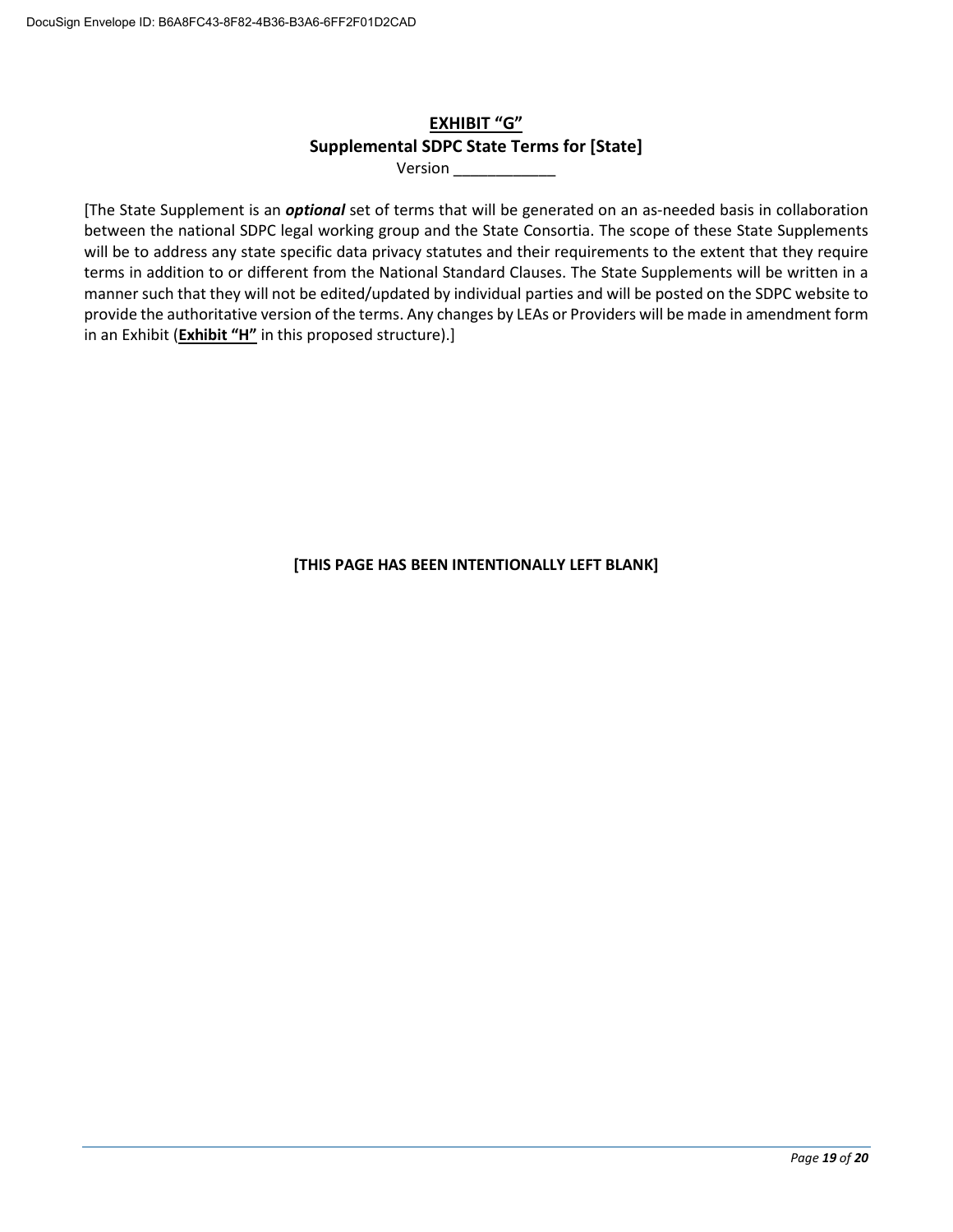# **Additional Terms or Modifications EXHIBIT "H"**

Version \_\_\_\_\_\_\_\_\_\_\_\_\_\_

LEA and Provider agree to the following additional terms and modifications:

 This is a free text field that the parties can use to add or modify terms in or to the DPA. If there are no additional or modified terms, this field should read "None."

See the attached First Amendment to Vermont Standard Student Data Privacy Agreement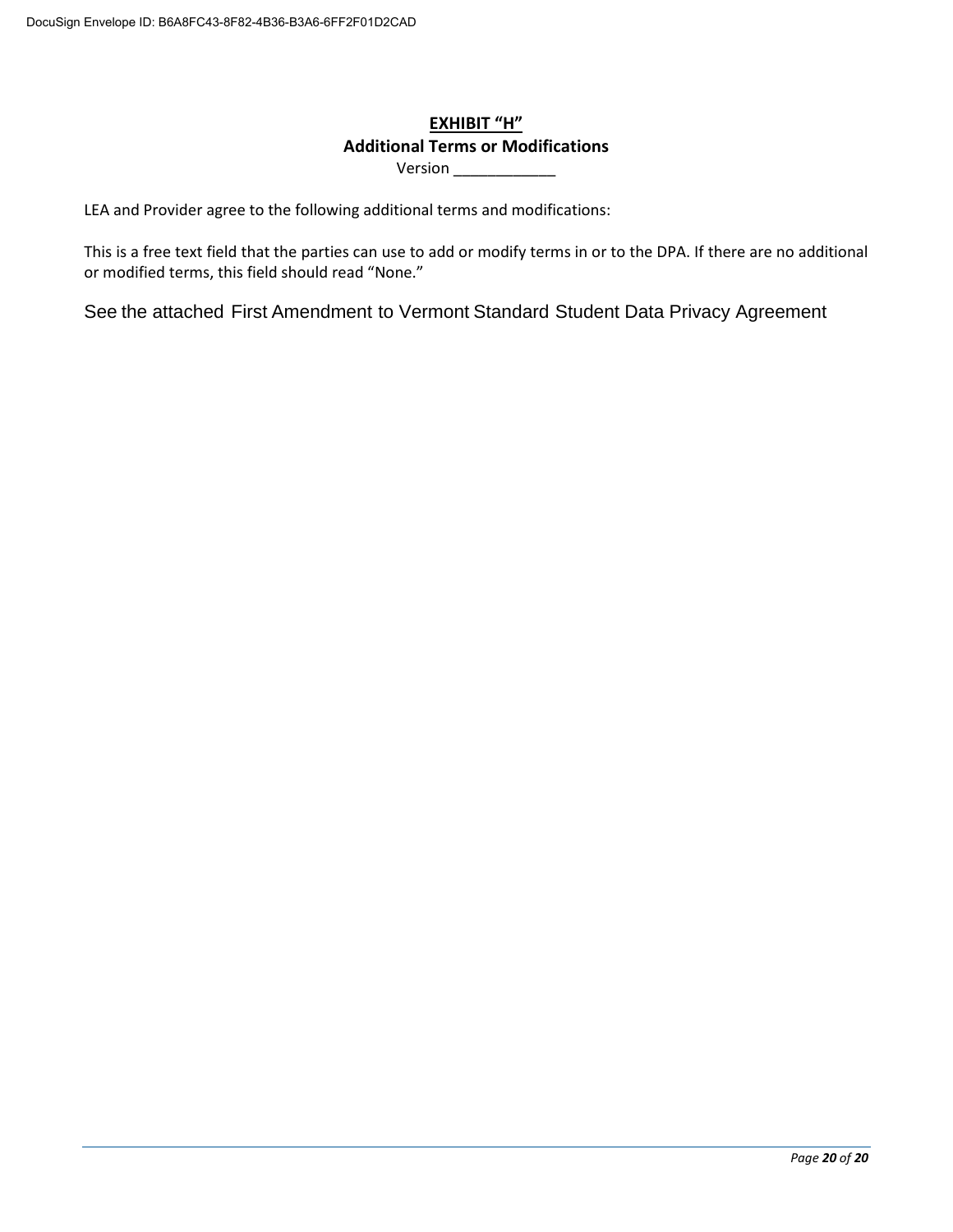# **FIRST AMENDMENT TO VERMONT STANDARD STUDENT DATA PRIVACY AGREEMENT**

This First Amendment ("**Amendment**") to Version 1.0 to the Standard Student Data Privacy Agreement, VT-NDPA Standard Version 1.0 ("**DPA**"), by and between, Liminex, Inc. doing business as GoGuardian ("**Provider**" or "**GoGuardian**") and Local Education Agency provided ("**LEA**"), is effective as of the effective date of the DPA ("**Effective Date**"). The Parties (defined herein) are subject to a Service Agreement, which is GoGuardian's Terms of Service and End User License Agreement (available at [www.goguardian.com/eula.html](http://www.goguardian.com/eula.html)) that may be updated from time to time in accordance with the terms therein). To the extent that the terms of this Amendment conflict with the DPA or the Service Agreement, the terms of this Amendment shall control. Unless otherwise explicitly defined in this Amendment, all capitalized terms shall have the meaning ascribed to them in the following order of priority (1) DPA; (2) the Service Agreement. The terms of such DPA and the Service Agreement shall remain in full force and effect except as expressly modified by this Amendment. The DPA shall be amended between the Parties as follows:

# **ARTICLE IV: DUTIES OF PROVIDER**

5. **De-Identified Data**. Section 5 (De-Identified Data) of Article IV (Duties of Provider) of the DPA is hereby modified by deleting "indirectly" from the last sentence and by deleting the second to last sentence and replacing with the following sentence:

"Except for Subprocessors, Provider agrees not to transfer de- identified Student Data to any party unless (a) that party agrees in writing not to attempt re-identification, and (b) that party agrees to comply with all applicable federal, state, and local laws, rules, and regulations pertaining to Student Data privacy and security, all as may be amended from time to time."

## **ARTICLE V: DATA PROVISIONS**

3. **Data Security**. Section 3 (Data Security) of Article V (Data Provisions) of the DPA is hereby amended by adding "industry standard" after "utilize" in the first sentence.

4. **Data Breach.** Section 4 (Data Breach) of Article V (Data Provisions) of the DPA hereby amended by inserting the word "applicable" before "federal and state requirements" in subsection  $(2)$ .

## **ARTICLE VII: MISCELLANEOUS**